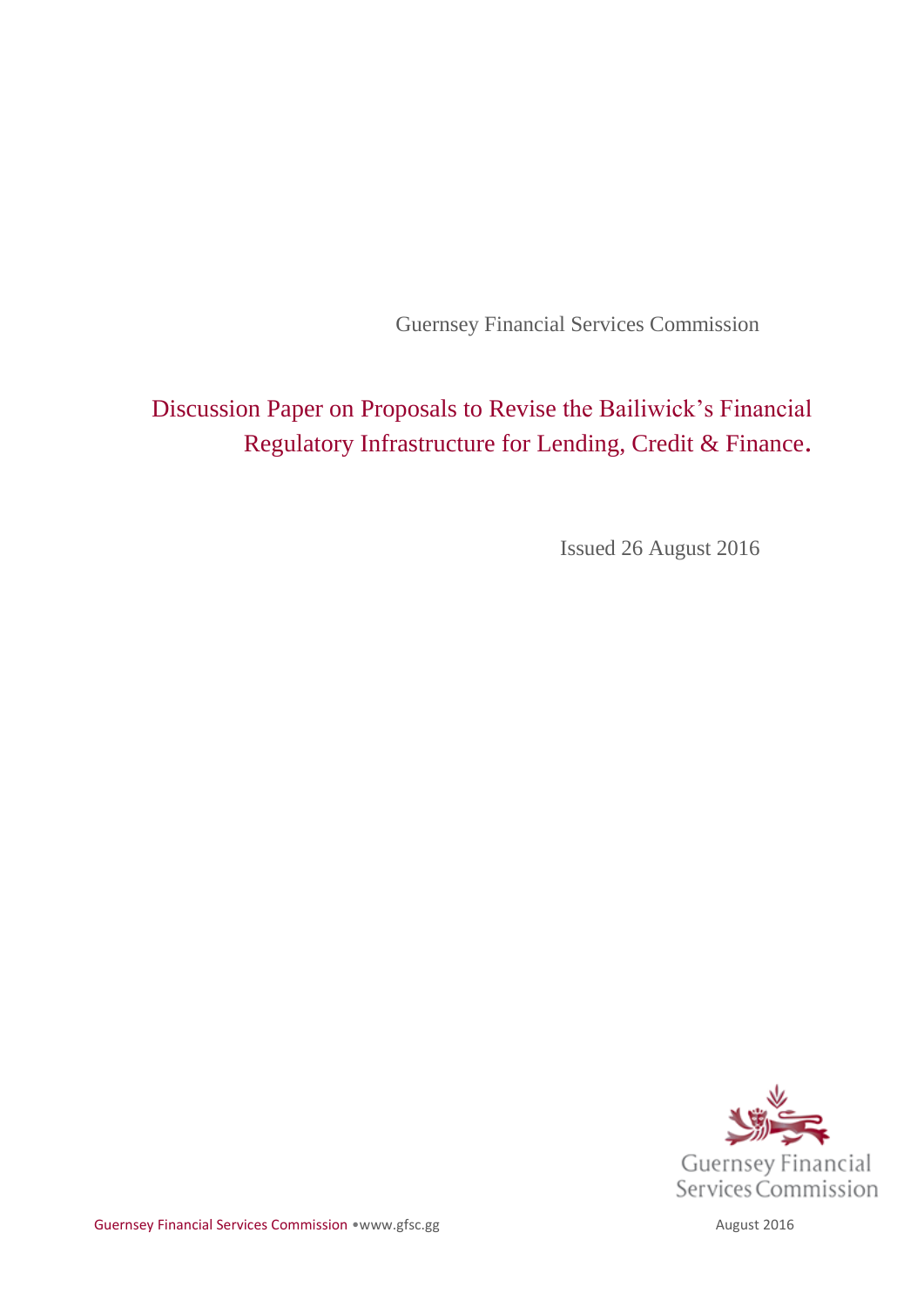## **Contents**

| REGULATORY EXPECTATIONS FOR LCF CATEGORIES 1 & 2 (CONTROLS & MEASURES) 22                           |  |
|-----------------------------------------------------------------------------------------------------|--|
|                                                                                                     |  |
|                                                                                                     |  |
|                                                                                                     |  |
| Appendix C. The Registration of Non-Regulated Financial Servcies Businesses (Bailiwick of Guernsey) |  |
|                                                                                                     |  |
|                                                                                                     |  |
|                                                                                                     |  |
|                                                                                                     |  |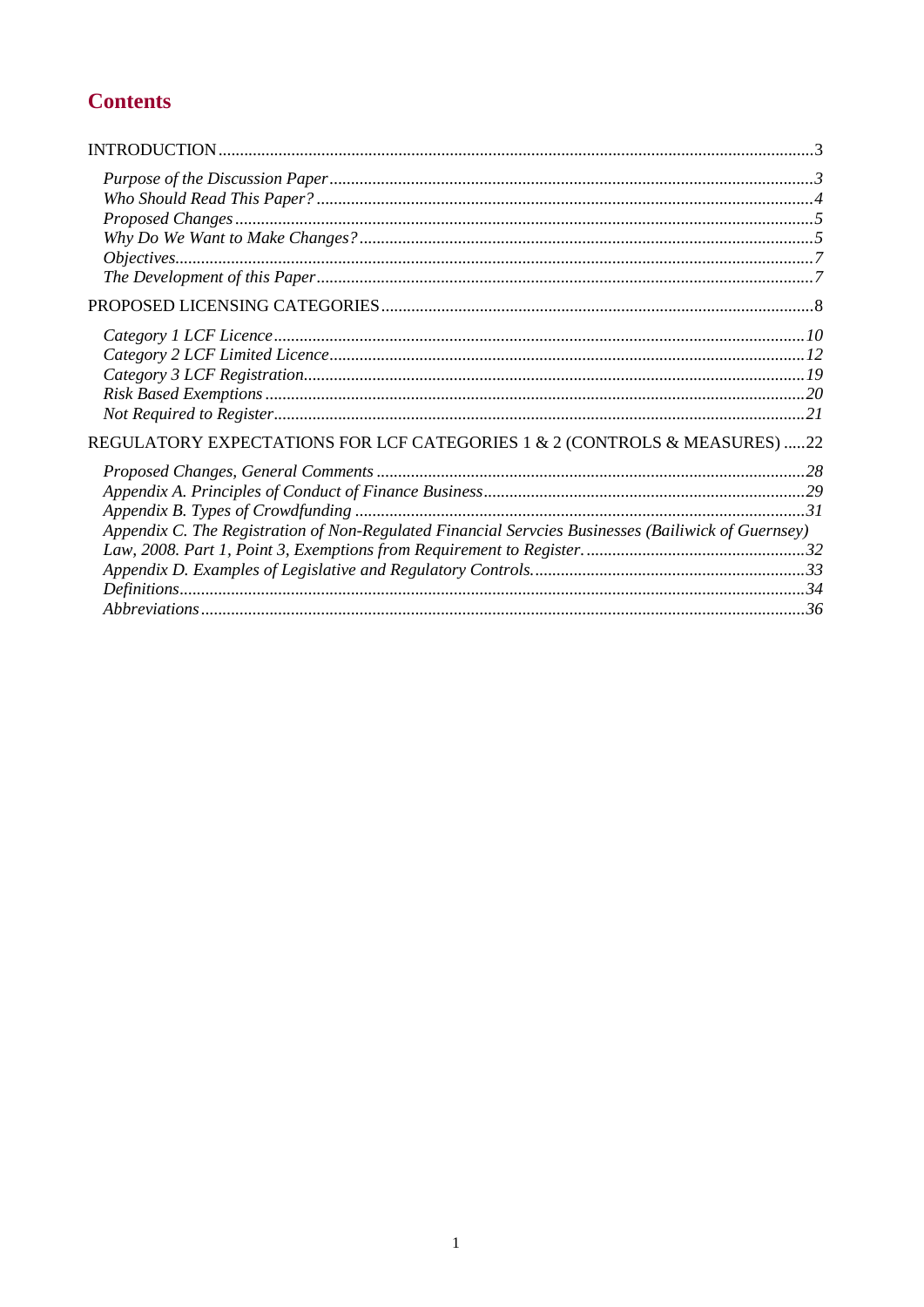#### **Responding to the Discussion Paper**





Responses to this Discussion Paper are sought by Monday 24 October 2016.

We welcome and strongly encourage respondents to provide feedback or comment on any section and question.

You can send your responses to us using the online submission tool, Citizen Space, accessible on our website at:

#### [https://consultationhub.gfsc.gg](https://consultationhub.gfsc.gg/)

Or in writing to:

Gillian Browning Guernsey Financial Services Commission Director, Fiduciary Supervision, Policy & Innovations Division PO Box 128, Glategny Court, Glategny Esplanade St Peter Port Guernsey GY1 3HQ

Telephone +44 (0) 1481 712706

Email [innovate@gfsc.gg](mailto:innovate@gfsc.gg)



*Gillian Browning* 

*Director, Fiduciary Supervision Policy & Innovations Division Guernsey Financial Services Commission*



*Project Manager, Fiduciary Supervision Policy & Innovations Division Guernsey Financial Services Commission*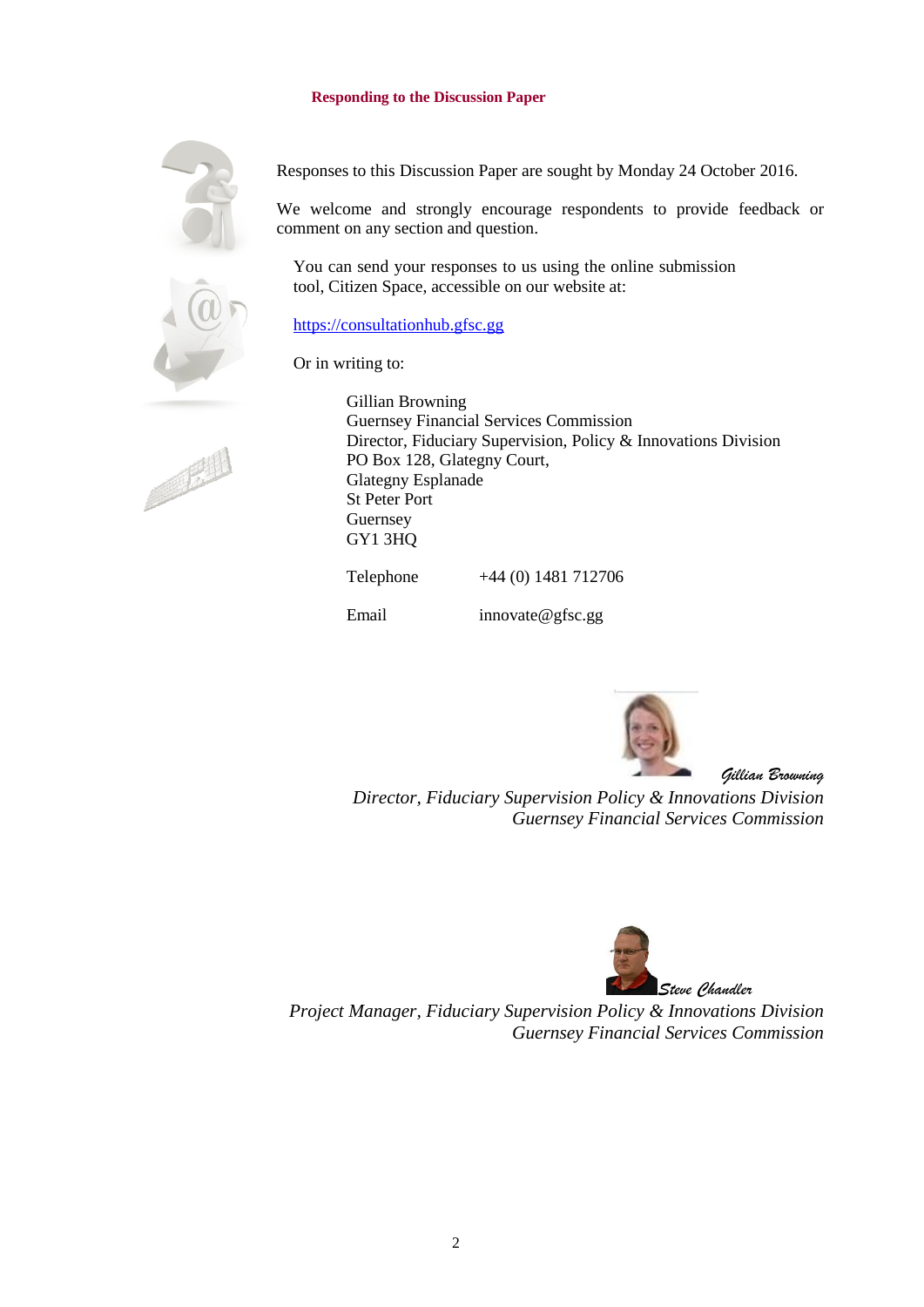# <span id="page-3-0"></span>Introduction

### <span id="page-3-1"></span>*Purpose of the Discussion Paper*

The Commission's primary objective is to regulate and supervise financial services in the Bailiwick of Guernsey, with integrity, proportionality and professional excellence, and in so doing help to uphold the international reputation of the Bailiwick of Guernsey as a finance centre.

Consistent with the Commission's objectives, the proposals in this Discussion Paper are designed to enhance the levels of confidence and security in the Bailiwick's lending, credit and finance infrastructure thereby further augmenting its development as a financial centre.

The purpose of this Discussion Paper is to seek feedback from all interested parties on potential proposals to amend aspects of some of the Bailiwick's supervisory and regulatory laws.

The Discussion Paper is an invitation to work in conjunction with the Commission to ensure that the Bailiwick's regulatory regime is as user-friendly as possible, while at all times complying with the relevant international standards.

The intention is that responses will be considered by the Commission, potentially leading to the publication of a Consultation Paper, which will provide feedback on the key outcomes arising from this Discussion Paper and propose a more detailed framework for further consideration.

This Discussion Paper is a working document and does not prejudge any final decision to be made by the Commission or the States of Guernsey.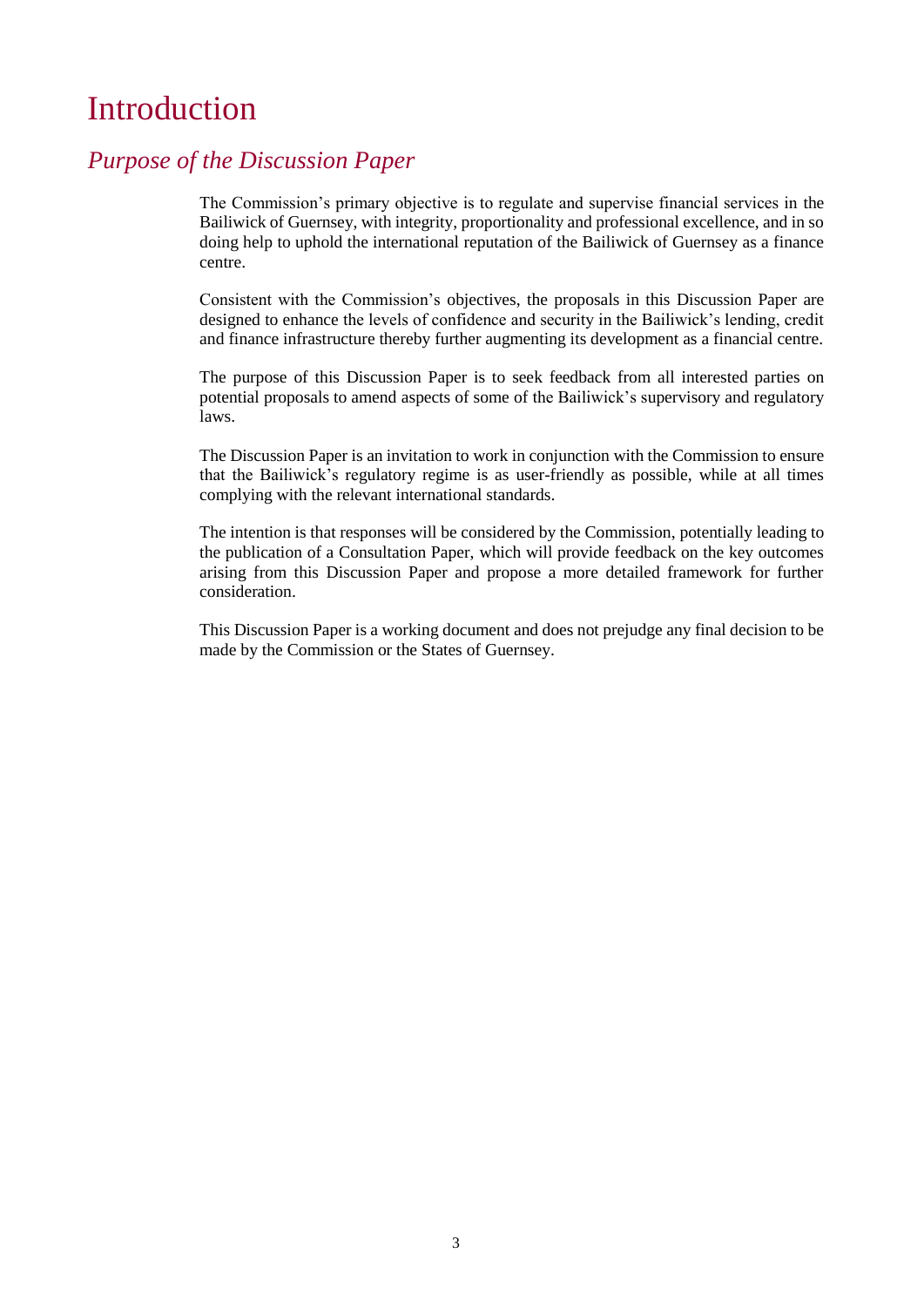### <span id="page-4-0"></span>*Who Should Read This Paper?*

The Discussion Paper is relevant and will be of interest to a number of parties including:

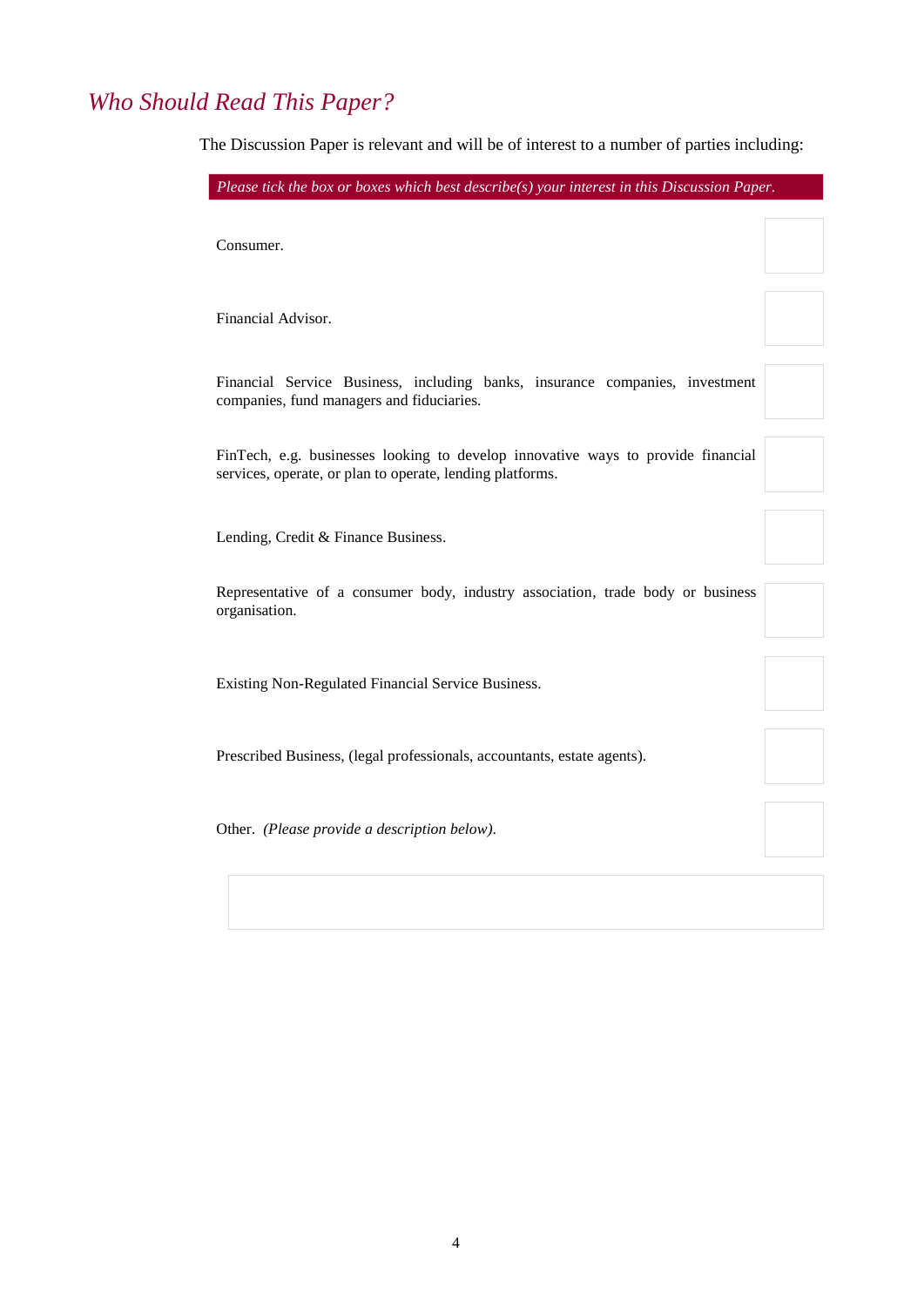### <span id="page-5-0"></span>*Proposed Changes*

The majority of registered Non-Regulated Financial Services Businesses ("NRFSBs") currently perform lending, credit and finance services. However the Non-Regulated Financial Services Businesses (Bailiwick of Guernsey) Law, 2008 ("NRFSB Law") is principally for the purposes of anti-money laundering and countering the financing of terrorism ("AML/CFT") supervision. The NRFSB Law does not include specific provisions for consumer credit, prudential stability or supervisory oversight. The proposal is to address this by repealing the NRFSB Law and to introduce a new Lending, Credit and Finance Law (the "new Law").

The new Law, it is proposed, could implement a framework that introduces rules and guidance relating to consumer credit and innovative financial service businesses, whilst still including all existing statutory AML/CFT and authorisation requirements, as currently described in the NRFSB Law.

The enactment of the new Law is not intended as a replacement for the use of codes, including those produced by trade and industry associations or other organisations. Codes are helpful in providing consistent clarity to a specific industry and therefore the intention would be to provide a law that can interact with current standards as opposed to detract from the value and benefit of industry and association codes. It is acknowledged that some codes in place, for example, 'Borrowing Money? A Code of Practice for Consumer Lending'<sup>1</sup>, contains measures that could be incorporated into the new legislation. This could necessitate a period of transition to provide industry associations with an opportunity to review and adapt their codes and current practices.

### <span id="page-5-1"></span>*Why Do We Want to Make Changes?*

-

The rationale for change is to reform the current regulatory framework in favour of one which enhances both the interests of the consumer and the competitiveness of the Bailiwick.

It is imperative to the Bailiwick's reputation that consistent standards coupled with appropriate preventative and precautionary measures are in place, which protect the consumer, prevent exploitation by unscrupulous lenders and enable consumers to receive financial services and products that are suitable to their needs. The proposed framework will make it a formal requirement for firms providing lending, credit and finance to retail clients (including Bailiwick of Guernsey individuals) to apply standards and behaviours that are consistent, and in accordance with international standards. The proposed framework will also make it a requirement for firms to conduct themselves with integrity and treat customers fairly.

Despite effective, equitable and transparent consumer credit legislation being an expected and essential component of a modern economy, the Bailiwick of Guernsey does not currently have consumer credit lending legislation. The pace of change in the global finance industry is such that the Bailiwick needs to be able to respond quickly and appropriately to ensure suitable prudential, consumer and financial crime protection is in place. The rapid advancements in technology and the diversity of products and services offered by financial services businesses necessitates changing existing informal general standards and behaviour into a formal infrastructure that is flexible and yet provides adequate supervisory and

<sup>1</sup> *Borrowing Money? A Code of Practice for Consumer Lending is a Jersey Consumer Council Code implemented in June 2007 and is currently under review by the Jersey Consumer Council. There is currently no Guernsey equivalent, however a number of Guernsey companies subscribe to the Code as they have pan-island businesses and it is advantageous to display that they support and follow the Code's standards.*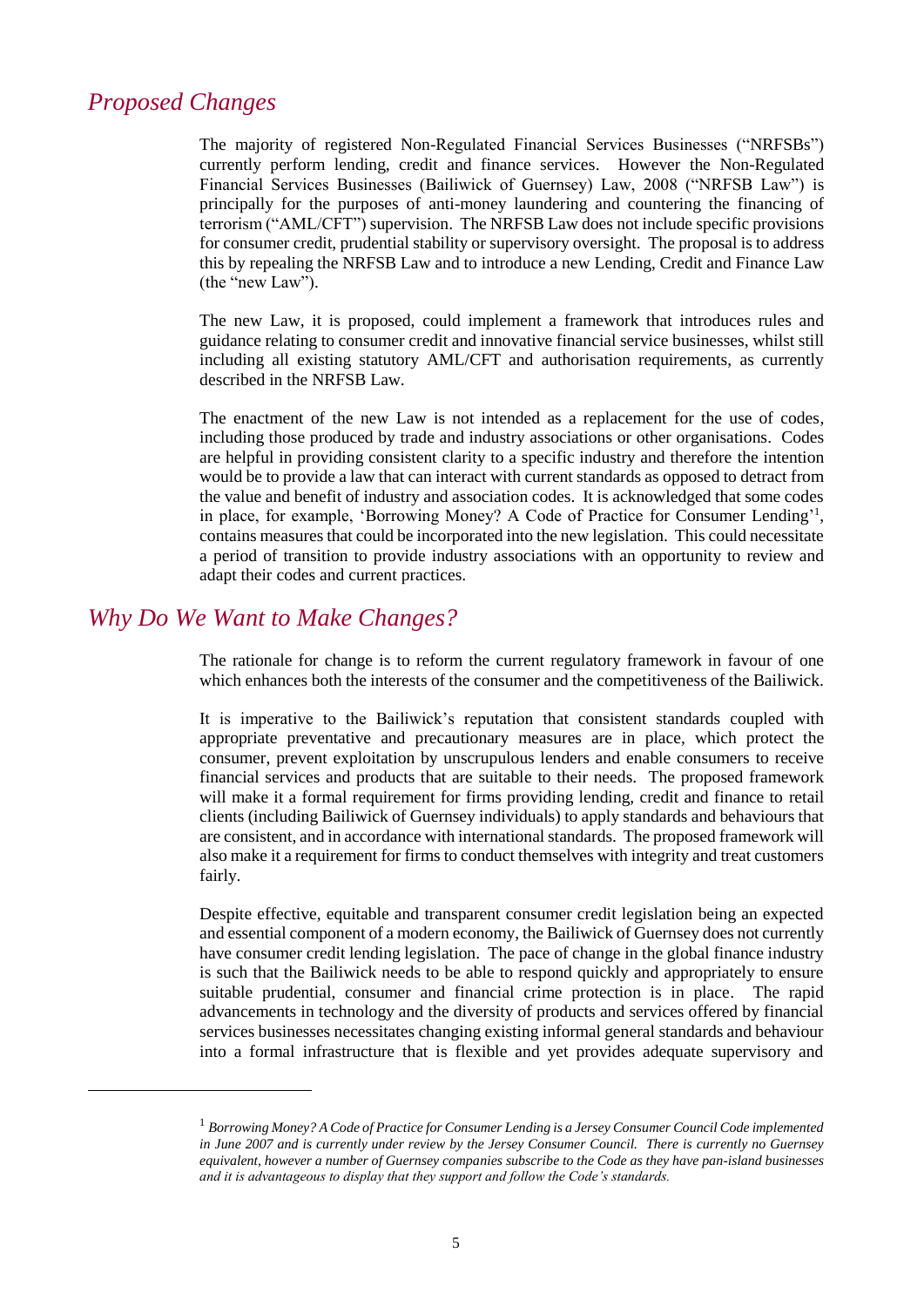enforcement powers. The ability to respond swiftly is also needed to support the Bailiwick's financial services industry in extending the range of services on offer, to compete effectively and to contribute to the Bailiwick's reputation as a progressive and trusted financial jurisdiction. This Discussion Paper seeks to promote growth and expansion whilst protecting the interests of the consumer.

The proposal is to introduce proportionate controls and measures through legislation which balance affordability, transparency, financial awareness and financial promotions (including all forms of advertising and marketing). It is envisaged that in developing legislative controls that concentrate upon these areas the Bailiwick will implement a suitable framework that is primarily beneficial to consumers and meets international standards.<sup>2</sup>

Prior to the change announced on the 4 August 2016, reducing Bank Rate to 0.25%<sup>3</sup>, the Bank of England Base Rate had remained at 0.5% since March 2009<sup>4</sup> and this long period of low interest rates has created a sense of stability and affordability that may not be sustainable. The sustained period of low interest rates coupled with a diverse range of easy access lending has created a risk of reliance upon the availability of low interest credit and an increasing use of credit. An indication on the level of consumer debit is that the estimated average total debt, (including a mortgage), per UK household is £54,740 and the average credit card debt per household is £2,397.<sup>5</sup>

The consumer credit proposals would include high interest, short term, unsecured, non-bank lending,<sup>6</sup> roll-over loans, offering goods for hire and hire purchase credit facilities. The proposed controls would include completing affordability checks on borrowers, ensuring that borrowers are provided with sufficient clear information on any lending or credit facility and that all adverts or promotions are clear, fair and not misleading. Suggested measures would also address innovative changes that have occurred within the traditional sources of lending market, including crowdfunding and peer-to-peer lending.

It is also important that consumers are able to exercise choice and avail themselves of new options confident in the knowledge that providers are applying a consistent standard of conduct.

The following is a summary of the reasons for change:

• Protecting consumers;

-

- Providing a stable regulatory framework for some classes of innovative FSBs; and
- Underpinning the Bailiwick's reputation by bringing it in line with other reputable financial jurisdictions which have established consumer credit legislation.

*<sup>2</sup> The closest relevant existing Law and Ordinance to the subject is the 1929 Law Relating to Debtors and Renunciation and an Ordinance enabling the Court to reduce excessive interest; 1930 Odonnance Donnant Pouvoir a la Cour de Reduire les Interets Excessifs.*

*<sup>3</sup> <http://www.bankofengland.co.uk/Pages/home.aspx>*

<sup>4</sup> [http://themoneycharity.org.uk/money statistics February 2016](http://themoneycharity.org.uk/money%20statistics%20February%202016)

*<sup>5</sup> <http://themoneycharity.org.uk/money-statistics/>*

*<sup>6</sup> [Policy on High Interest, Short-term, Unsecured, Non-Bank Lending.](http://www.gfsc.gg/The-Commission/News/Pages/Policy.aspx)*

*In June 2012 the Commission adopted a policy that it should ordinarily refuse applications to register financial services businesses under the Registration of Non-Regulated Financial Services Businesses (Bailiwick of Guernsey) Law, 2008, where the business consists of offering high interest, short-term, unsecured lending facilities to retail customers outside the Bailiwick. This policy has been adopted on the basis that such business is likely to adversely affect the reputation of the Bailiwick.*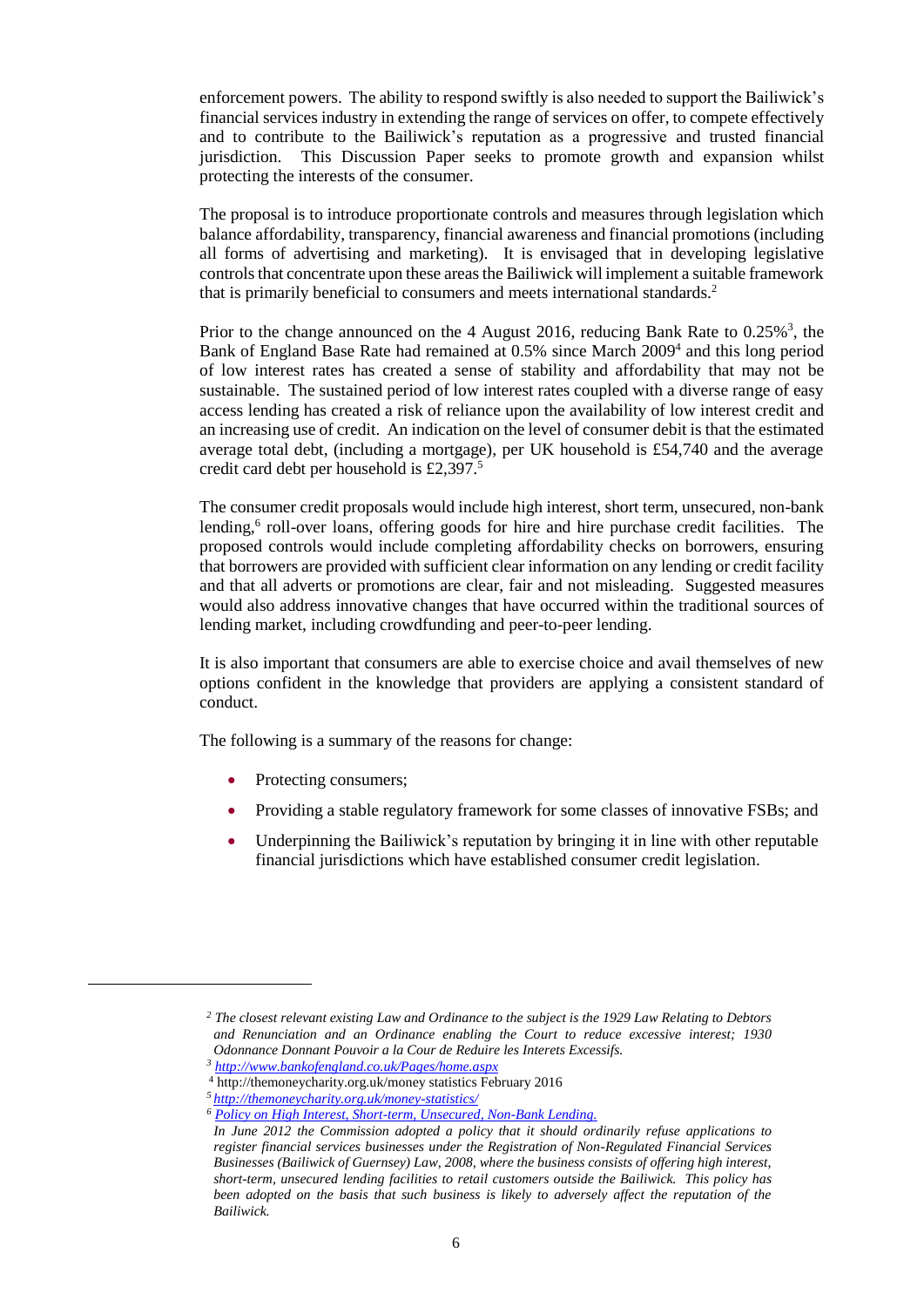## <span id="page-7-0"></span>*Objectives*

The objective of this Discussion Paper is to propose the introduction of measures which provide:

- appropriate consumer credit controls for consumers using Bailiwick lending, credit and financial products, and services;
- for the advancement of innovative lending financial services;
- proportionate conduct and reputational measures;
- an environment which can help to foster and stimulate business growth; and
- a framework that supports the reputation of the Bailiwick as a sound financial services jurisdiction and a good place to do business.

### <span id="page-7-1"></span>*The Development of this Paper*

The Commission, as the financial services regulator for the Bailiwick, appreciates that the development of an efficient regulatory regime requires the input of a range of stakeholders and entities. The Commission also recognises its role in meeting international standards and protecting the Bailiwick's reputation as an accessible, high-quality international financial centre.

The proposals in this Discussion Paper have been developed with assistance from focus groups that include representatives of industry, trade and professional associations, consumer bodies and the States of Guernsey. We are grateful for all the contributions, support and input provided.

A voluntary completion survey of NRFSBs was conducted in 2014/2015. The information provided key baseline data and illustrated the level of lending provided by the current registered firms.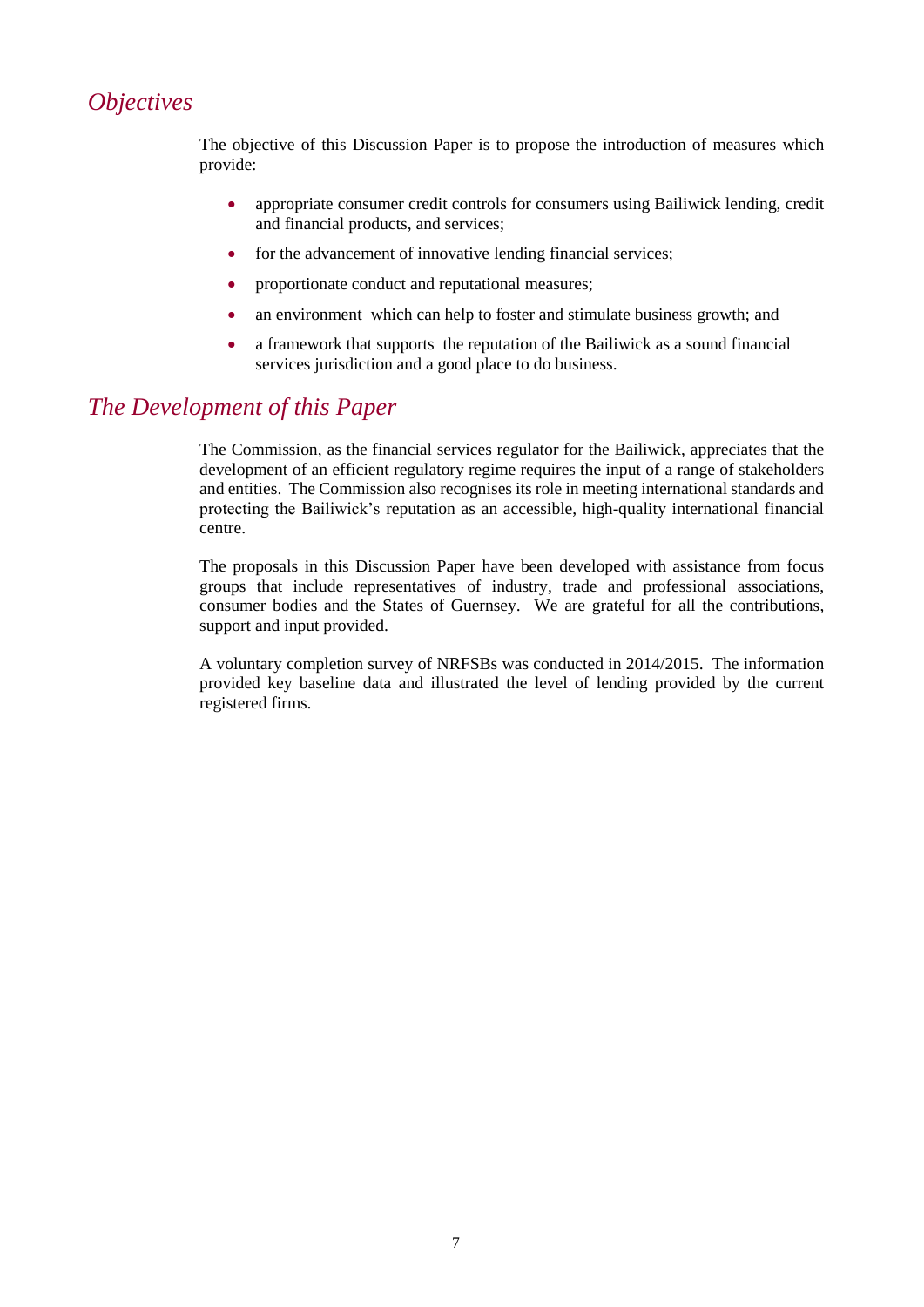# <span id="page-8-0"></span>Proposed Licensing Categories

Consumer credit is a fundamental and expected component of a mature financial jurisdiction's legislative framework. The absence of consumer credit legislation exposes the Bailiwick to conduct and reputational risk. The proposals outlined in this Discussion Paper seek to address these risks.

It is proposed to repeal the current NRFSB Law and replace it with a new Law. The new Law would apply to all Bailiwick of Guernsey lending, credit and finance businesses and NRFSB firms that are non-lending, credit and finance businesses. In order to accommodate the differing types of business and the activities conducted, it is proposed to introduce categories of licence within the new Law. Firms would be able to identify which category their business would be licensed under from the descriptions stated in the new Law.

The table below depicts the proposed categories using the differing types of milk as an analogy to describe the differences between each category.

| Category 1                                                                                                                                         | Category 2                                                                                                                                                                                           | Category 3                                                                    | <b>Risk Based</b><br>Exemptions &           |  |  |
|----------------------------------------------------------------------------------------------------------------------------------------------------|------------------------------------------------------------------------------------------------------------------------------------------------------------------------------------------------------|-------------------------------------------------------------------------------|---------------------------------------------|--|--|
| <b>LCF</b> Licence                                                                                                                                 | Limited Licence                                                                                                                                                                                      | Registration                                                                  | Not Required<br>to Register                 |  |  |
|                                                                                                                                                    |                                                                                                                                                                                                      |                                                                               |                                             |  |  |
| Red (full fat).                                                                                                                                    | Blue (standard).                                                                                                                                                                                     | Green (skimmed).                                                              |                                             |  |  |
|                                                                                                                                                    | Firms                                                                                                                                                                                                |                                                                               |                                             |  |  |
| All firms lending<br>and/or providing<br>credit facilities to<br>retail clients<br>(including)<br><b>Bailiwick of</b><br>Guernsey<br>individuals). | Firms whose activities<br>are associated/connected<br>to lending credit and<br>finance activities include<br>innovative financial<br>service businesses with<br>an institutional focus. <sup>7</sup> | Firms who are not<br>involved in lending,<br>credit and finance.              | Activities that<br>are of a<br>suitably low |  |  |
| risk nature to<br><b>Controls &amp; Measures</b><br>merit                                                                                          |                                                                                                                                                                                                      |                                                                               |                                             |  |  |
| Must comply with<br>the consumer credit<br>controls and<br>measures stipulated<br>in the new Law.                                                  | Permissible derogation<br>of certain elements of<br>the controls and<br>measures stipulated by<br>the new Law that are not<br>applicable.                                                            | Firms are required<br>to register as part of<br>their AML/CFT<br>obligations. | exclusion.                                  |  |  |
| Countering Financial Crime and Terrorist Financing.                                                                                                |                                                                                                                                                                                                      |                                                                               |                                             |  |  |
| Principles of Conduct of Finance Business.                                                                                                         |                                                                                                                                                                                                      |                                                                               |                                             |  |  |

1

*<sup>7</sup> Page 12, Category 2, LCF Limited Licence.*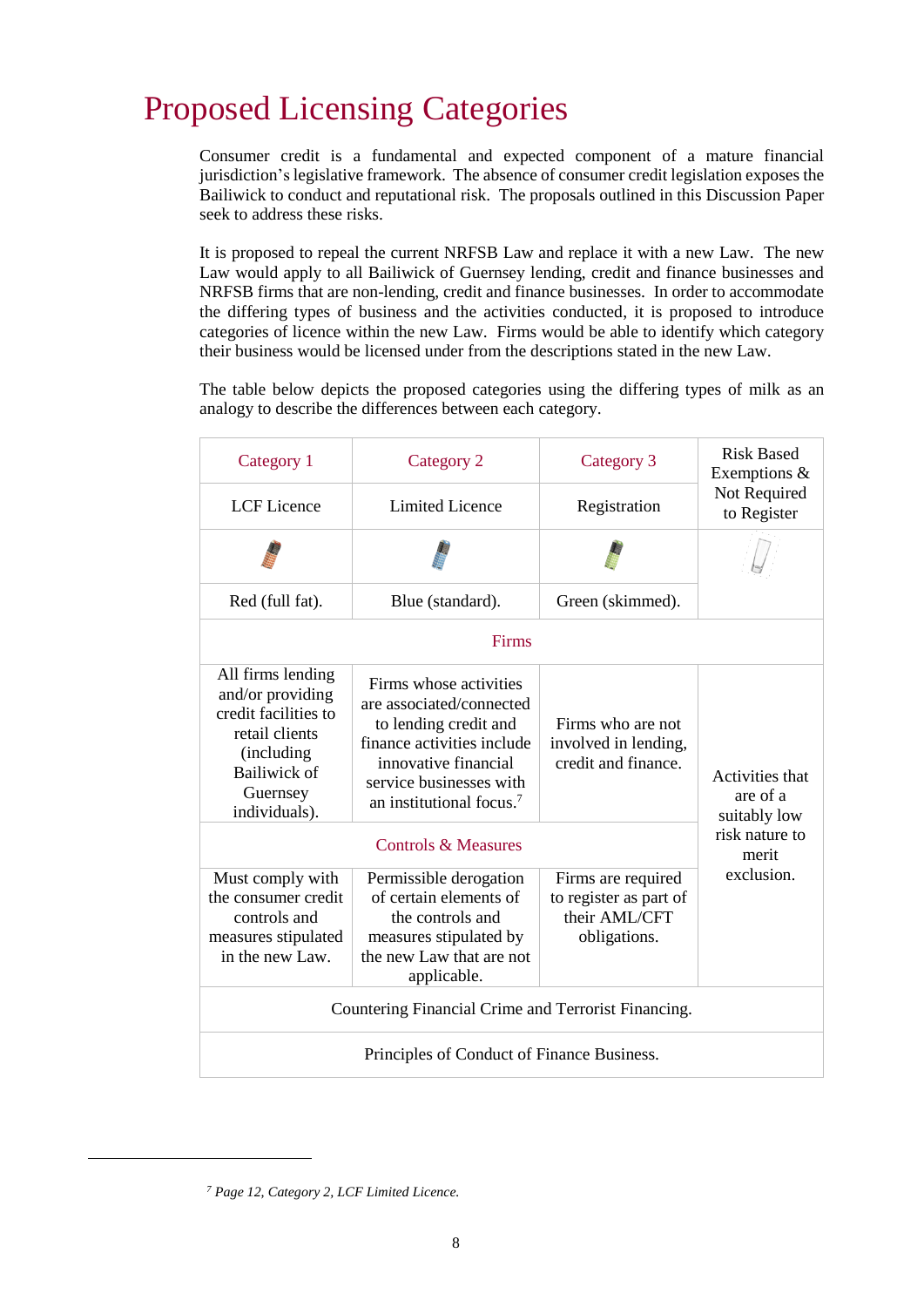It is envisaged that through the introduction of the three categories it will be possible to introduce a level playing field that provides appropriate consumer credit controls, which are proportionate to the type of activities undertaken by lending, credit and finance providers, or those businesses peripheral to lending credit and finance activity.

The focus groups that participated in developing this Discussion Paper highlighted that the framework needs to be proportionate and not restrain business growth and expansion. The focus groups further recommended that there should be recognition and provision in the new Law for instances where certain activities need not be included. Examples of items considered as not requiring inclusion are stated in the Discussion Paper section titled Risk-Based Exemptions. However, respondents are invited and encouraged to provide opinion and suggestion on any further examples that should be considered outside the scope of the new Law.

| Do you agree with the proposal to introduce three categories of licence? |                                                 |  |  |
|--------------------------------------------------------------------------|-------------------------------------------------|--|--|
| Agree                                                                    | Disagree                                        |  |  |
|                                                                          | Please comment on the reasoning for your reply. |  |  |

It is intended to carry out further analysis of the activities conducted in order to provide greater clarity. However a short explanation of each category of licence and the business types which would fit under each category is outlined below.

#### *The Registration of Non-Regulated Financial Services Businesses (Bailiwick of Guernsey) Law 2008 ("NRFSB Law")*

The proposal to repeal the NRFSB Law will impact existing registrations. The proposed LCF categories for each existing NRFSB category of business specified in the NRFSB Law<sup>8</sup> are listed under the description of each of the three proposed LCF categories.

-

*<sup>8</sup> Schedule 1, Part 1 of the NRFSB Law specifies the businesses that are financial service businesses for the purposes of any provision of, or made under the NRFSB Law. Schedule 1, Part II of the NRFSB Law specifies businesses that are regulated businesses for the purpose of the NRFSB Law.*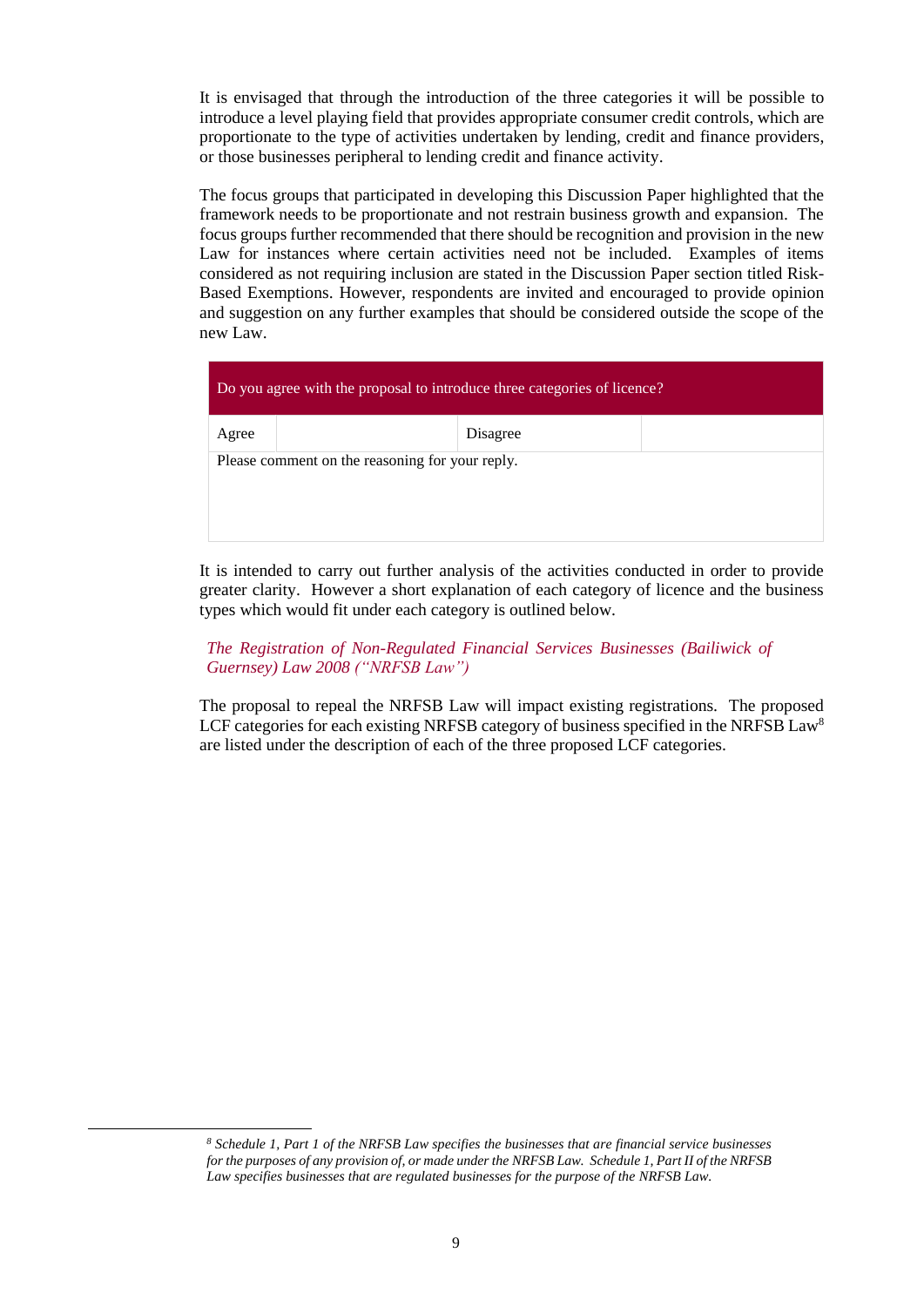# <span id="page-10-0"></span>*Category 1 LCF Licence*



-

The categories of business envisaged that would be included as a Category 1 LCF Licence are:

- all firms that undertake any form of lending to retail clients (including Bailiwick of Guernsey individuals). This includes current NRFSB businesses and other financial service businesses;
- credit providers to retail clients (including Bailiwick of Guernsey individuals); and
- firms exercising rights or performing obligations of a credit provider or lessor.

#### *Lending to Retail Clients (including Bailiwick of Guernsey Individuals)*

The reason for proposing lending as a Category 1 LCF Licence is that, as noted earlier in this Discussion Paper, there is an absence of legislative and regulatory consumer credit controls in place in the Bailiwick.

In 2015, a survey was conducted of the NRFSB population. The survey reported that the predominant activity undertaken by the NRFSB population was lending. The concentration of business activity exposes consumers to a risk of financial distress without legislative support thus heightening the need to introduce Bailiwick of Guernsey consumer credit financial legislation. It should be noted that the survey also included comments from various respondents that they welcomed and endorsed introducing consumer credit protection as it was recommended as a beneficial change to the current NRFSB regime.

Comparing the legislative and regulatory lending, credit and finance laws in place in the other Crown Dependencies and the UK reveals a number of areas where there is minimal or no equivalent measures. 9

The lack of comparable regulatory controls and measures is not only potentially detrimental to the consumer but it places the Bailiwick at a competitive disadvantage to jurisdictions that have such controls and measures that provide consumer credit protection and regulatory certainty regarding new and innovative lending financial services businesses.

The new Law would seek to redress the current position and provide a suite of appropriate protection to the consumer of financial controls and measures that are comparable with international standards. LCF Category 1 Licence firms would be required to comply with the proposed new Law controls and measures and comply with the GFSC Principles of Conduct of Finance Business. 10

An LCF Category 1 Licence will not be able to derogate from the requirements in the same manner as a Category 2 Limited Licence. For example, a lending firm would be obliged to comply with the proposal to complete an affordability assessment $^{11}$  as opposed to a Category 2 Limited Licence business that is peripheral to lending, credit and finance e.g. a credit reference agency. The lending firm determines approval of a facility whereas the credit reference agency provides information to assist in the decision.

It is not proposed to include any specific scalable or distinguishing lending criteria within the framework, for example, the differing types of lending, volume, size, or the amount of lending conducted. Including criteria that had a benchmark for the scale or size and volume of lending would require continued monitoring and reporting by lending firms, which would be cumbersome and counter-productive for firms that were bordering on a specific threshold.

*<sup>9</sup> [See Appendix D Examples of legislative and regulatory controls.](#page-33-0)*

*<sup>10</sup> [See Appendix A, Principles of Conduct of Finance Business.](#page-29-0)*

*<sup>11</sup> See Regulatory Expectations for LCF Categories 1 & 2 (controls & Measures), Affordability Assessments.*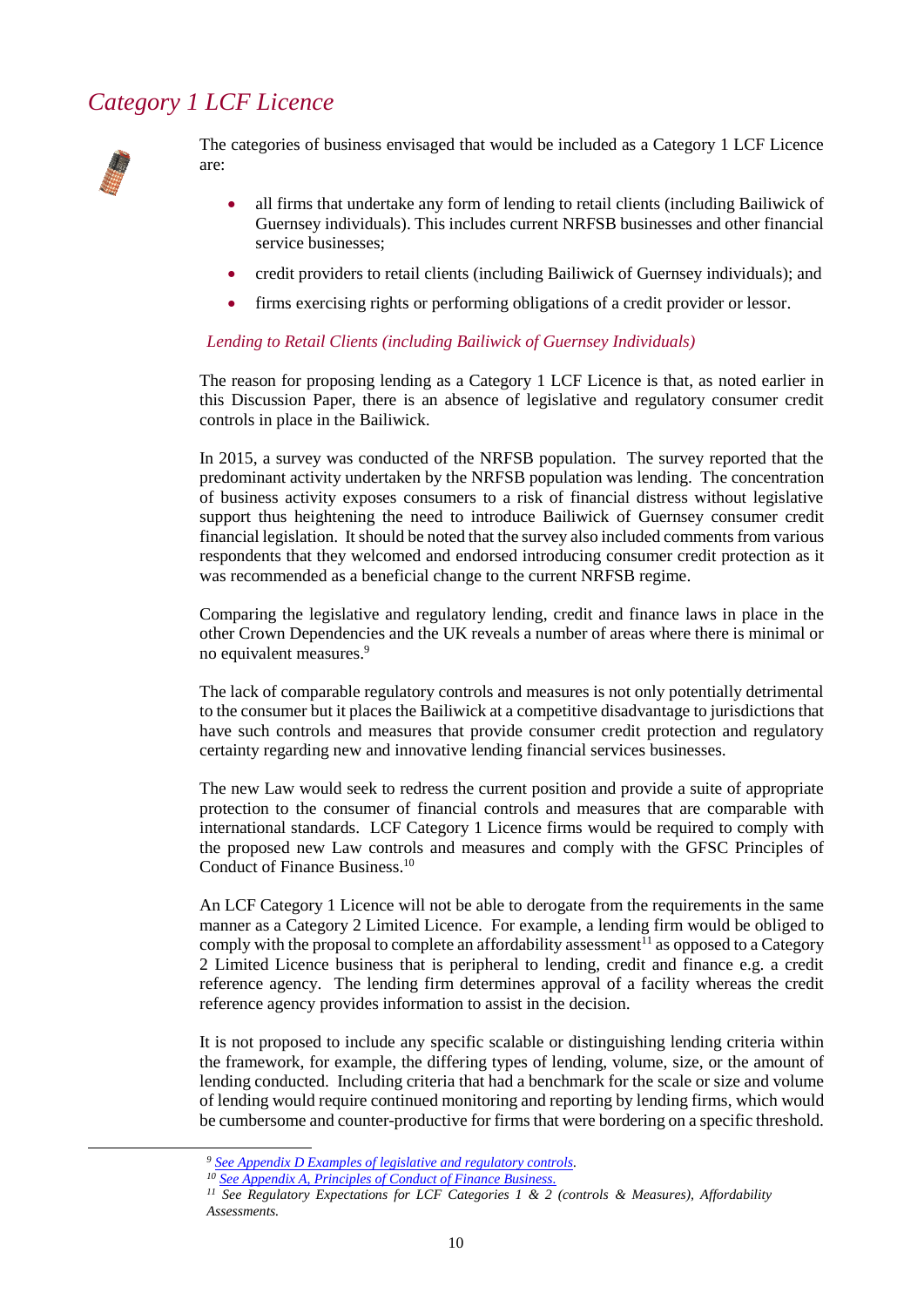It is suggested that it would be more effective to concentrate upon designing a framework that includes proportionate controls and measures for consumer protection regardless of the level of activities.

#### *Credit Providers to Retail Clients (including Bailiwick of Guernsey Individuals)*

Example activities are hire purchase (including firms that arrange hire purchase for the purchase of consumer goods and/or hire purchase arrangements via another lending institution) leasing arrangements and firms engaged solely in credit activities.

#### *Existing NRFSBs Proposed as Category 1 LCF Licence.*

- Lending (including, without limitation, the provision of consumer credit or mortgage credit, factoring with or without recourse, financing of commercial transactions, including forfeiting and advancing loans against cheques).
- Exercising rights or performing obligations of a credit provider or lessor.

| Do you agree with the proposed Category 1 LCF Licence activities?                                                                                                                                                                                       |                                                 |  |  |  |
|---------------------------------------------------------------------------------------------------------------------------------------------------------------------------------------------------------------------------------------------------------|-------------------------------------------------|--|--|--|
| Agree                                                                                                                                                                                                                                                   | Disagree                                        |  |  |  |
|                                                                                                                                                                                                                                                         | Please comment on the reasoning for your reply. |  |  |  |
| Do you agree with the suggestion that all Category 1 LCF Licence firms lending or providing<br>credit to retail clients (including Bailiwick of Guernsey individuals) should be obliged to apply<br>all the described consumer protection requirements? |                                                 |  |  |  |
| Agree                                                                                                                                                                                                                                                   | Disagree                                        |  |  |  |

Please comment on the reasoning for your reply.

Do you think that the new Law should be applicable to all firms providing lending, credit and finance which operate in or from within the Bailiwick of Guernsey?

| Agree                                           |  | Disagree |  |  |
|-------------------------------------------------|--|----------|--|--|
| Please comment on the reasoning for your reply. |  |          |  |  |

Do you agree that the new Law should apply to non-Bailiwick of Guernsey incorporated companies which are not necessarily located in the Bailiwick but carry on business in the Bailiwick?

| Agree  |  |  |  | Disagree |  |
|--------|--|--|--|----------|--|
| $\sim$ |  |  |  |          |  |

Please comment on the reasoning for your reply.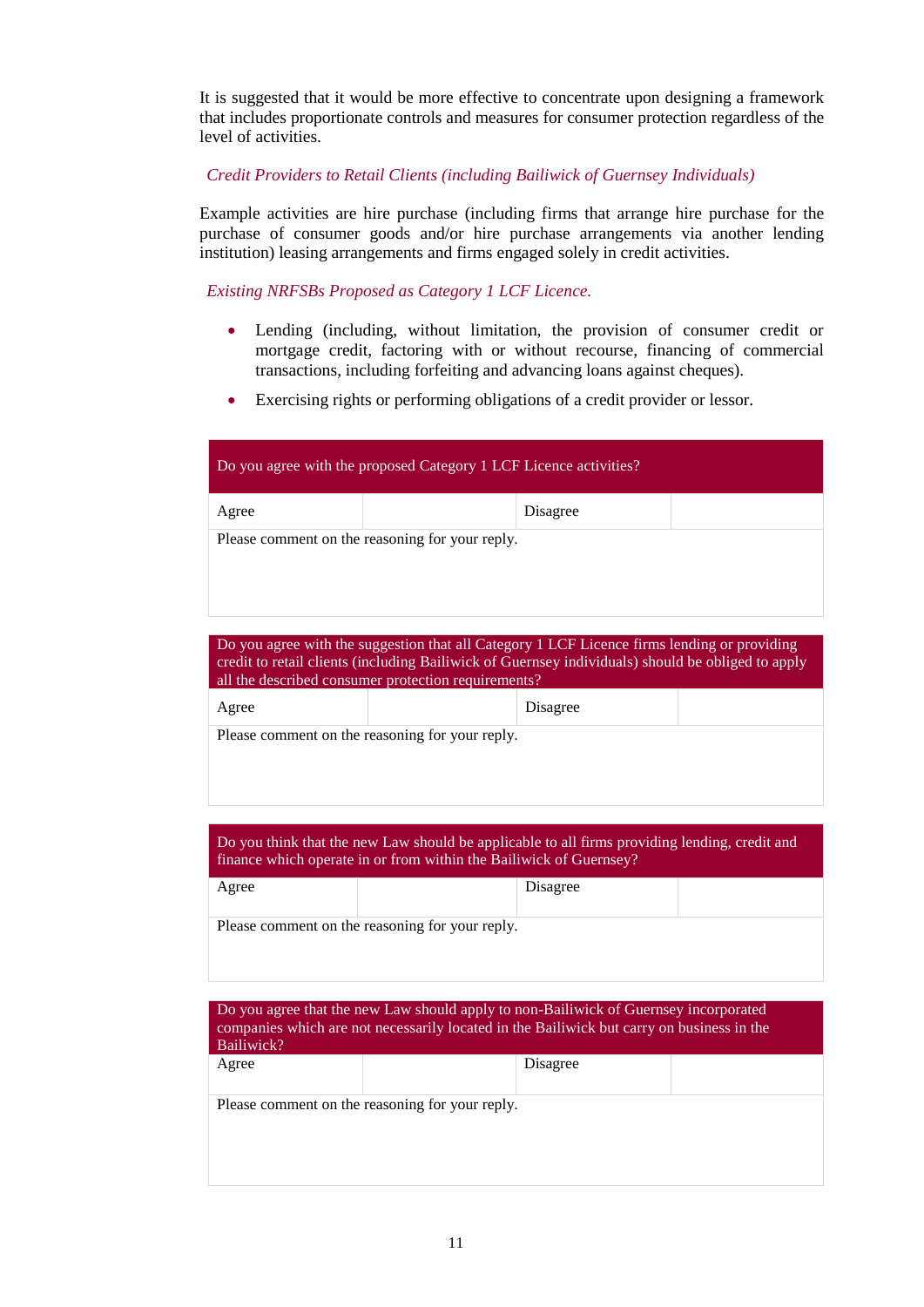## <span id="page-12-0"></span>*Category 2 LCF Limited Licence*



The types of business that would be envisaged as requiring a Category 2 LCF Limited Licence include:

- i. innovative financial services businesses ("IFSBs");
- ii. financial services businesses, not including persons licensed under the Protection of Investors (Bailiwick of Guernsey) Law 1987, as amended ("POI Law") and collective investment schemes authorised or registered under the POI Law; and
- iii. firms that are not providing lending, credit and finance products and services but are peripheral to an agreement, for example credit-related activities involving Bailiwick of Guernsey firms.

#### *i. Innovative Financial Services Businesses ("IFSB")*

There are a wide range of specified categories, which include new technology driven services in the finance sector (FinTech), several of which are in the lending, credit and finance arena. The Commission recognises that stimulating and supporting innovation is essential in cultivating economic growth. The Commission continues to embrace and encourage innovation in the financial services business market. The Commission already has communication channels for innovative FSBs, which includes a policy of meeting and discussing regulatory matters with new and existing business at the earliest opportunity.



The Commission has introduced the Innovation Soundbox<sup>12</sup> to serve as a crossdivisional contact point for enquiries regarding innovative financial products and services. It is proposed to continue to augment this framework by raising awareness and conveying the available levels of support that are available.

The report entitled, "A Strategic Vision for FinTech", <sup>13</sup> commissioned by the former Commerce & Employment Department contains a number of recommendations including a general objective to create a platform for development, growth and expansion of FinTech in the Bailiwick. The proposals in this Discussion Paper support those recommendations through providing regulatory certainty for innovative financial services firms, thus encouraging investment in the economy for those businesses, which are commercially viable and beneficial to the financial services market.

IFSBs are proposed to fall within the scope of Category 2 LCF Limited Licence in order to provide a category that aligns an emerging array of new products and services with appropriate controls. Technology is transforming the lending, credit and finance landscape and the momentum of change is challenging legacy retail and commercial financial market regulatory controls.

It is envisaged that the Category 2 LCF Licence will provide a suitable degree of latitude for the innovative and embryonic businesses to flourish and grow without unnecessary barriers while at the same time retaining a suitable and proportionate level of consumer protection and financial crime prevention. Equally sometimes regulation is not required and therefore the new Law seeks to clarify an understanding of the regulatory/non-regulatory divide.

-

*<sup>12</sup> [Innovation Soundbox](http://www.gfsc.gg/Fiduciary/Pages/Innovation.aspx)*

*<sup>13</sup> PWC Report, A Strategic Vision for FinTech, July 2015.*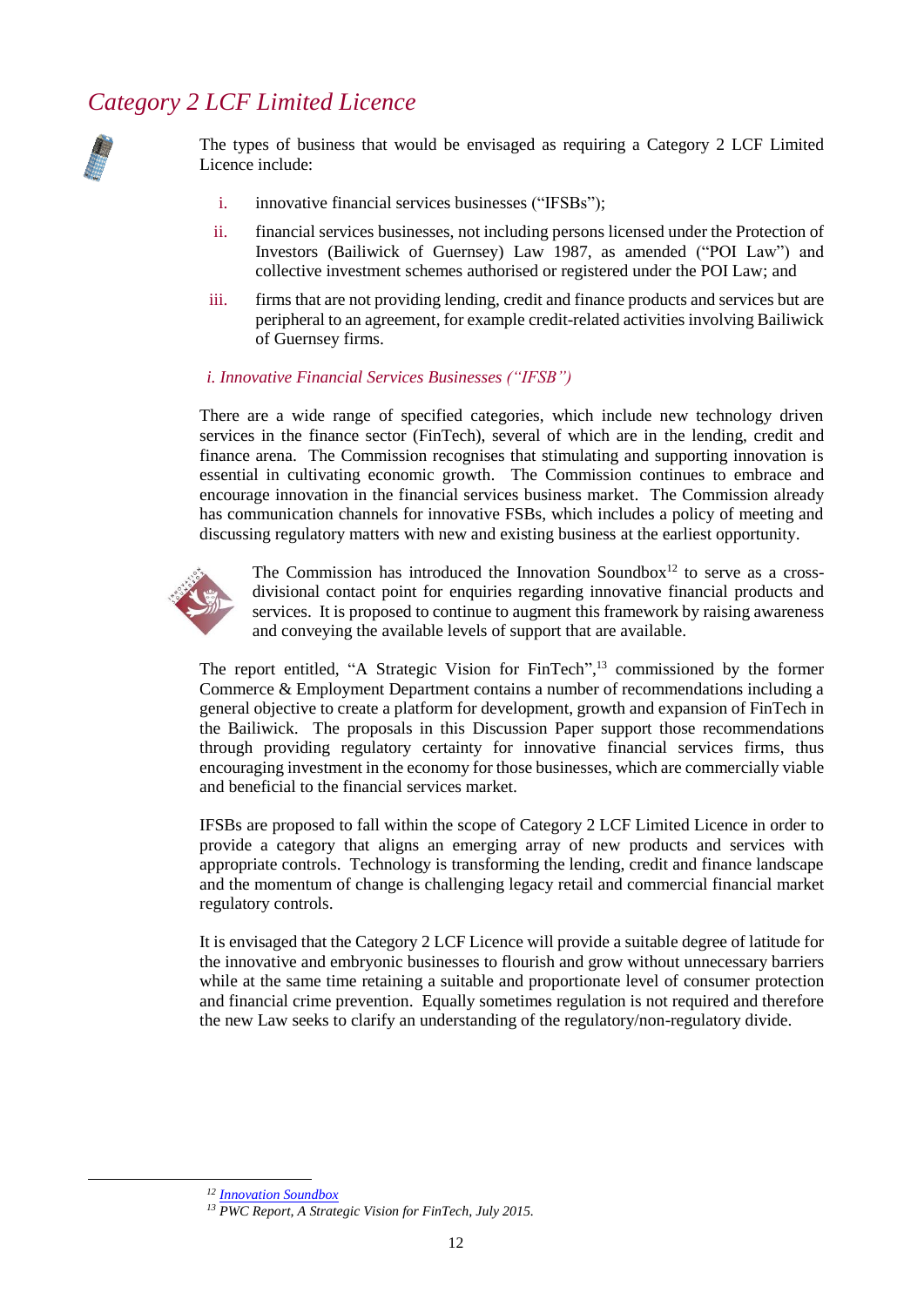Despite technology offering new and alternative financial products and services there is a need to be cautious and closely monitor the approach adopted internationally. A number of the new and alternative options are in the prototype or formative stage and innovators require a period of time to progress. One example is block chain technology; Christopher Woolard, FCA Director of Strategy and Competition commented on block chain technology in his speech at the FCA's event on UK FinTech, February 2016,<sup>14</sup> that:

> *"One example could be distributed ledger technology, sometimes more popularly known as 'block chain'. There have been countless column inches devoted to this subject. The current development of distributed ledger technology has the potential to revolutionise financial services; whether it is the panacea of all ills in the financial world is yet to be seen. However it's clear that there are a lot of regulatory and consumer issues that will need to be discussed as the technology evolves. For example, how individuals gain access to a distributed network and who controls this process, along with what data security exists for users are vital considerations for us as a regulator".*

The FCA's view is echoed by the Commission, other countries, jurisdictions and international supervisory bodies. The response of regulators across the Globe to cryptocurrencies evidences the cautious 'watch and see' regulatory approach.

The European Commission and the voting body of the EU, the European Parliament, has discussed crypto-currencies and block chain innovation several times, most recently in a proposal to amend Directive (EU) 2015/849 <sup>15</sup>

In 2014, the Commission published a notice about virtual currencies, noting that it intended to adopt a cautious approach to virtual currencies due to the risks associated with them.<sup>16</sup>

It is acknowledged that as advances in technology continue to evolve consideration of regulatory concerns are featuring. In January 2016, the UK Government published a document following a review exploring how distributed ledger technology can revolutionise services, both in government and the private sector. The published document, Distributed Ledger Technology: Beyond Block Chain<sup>17</sup> includes comment that:

> *"Effective governance and regulation are key to the successful implementation of distributed ledgers. Governance comprises the rules set out by the owners and participants of the ledger that safeguard their private interest. This needs to be supplemented by regulation and / or legislation, which comprises the framework of rules that are set by an outside authority to protect the broader interest of society".*

The flexibility afforded through the proposed Category 2 LCF Limited Licence enables a framework that can nurture innovative expansion and cater for adequate consumer protection.

*The European Parliament's Committee on Economic & Monetary Affairs April 2016.*

 $\overline{a}$ 

*<sup>14</sup> https://www.fca.org.uk/news/uk-fintech-regulating-for-innovation*

*<sup>15</sup> The European Commission adopted proposals for Legislation to amend the 4th Anti-money Laundering Directive that will bring virtual currency exchangers and wallet providers into the EU's anti-money laundering framework. July 2016*

*The European Parliament's Committee on Economic & Monetary Affairs, January 2016.*

*The European Court of Justice, October 2015.*

*<sup>16</sup> http://www.gfsc.gg/The-Commission/News/Pages/Virtual-Currencies.aspx*

*<sup>17</sup> https://www.gov.uk/government/publications/distributed-ledger-technology-blackett-review*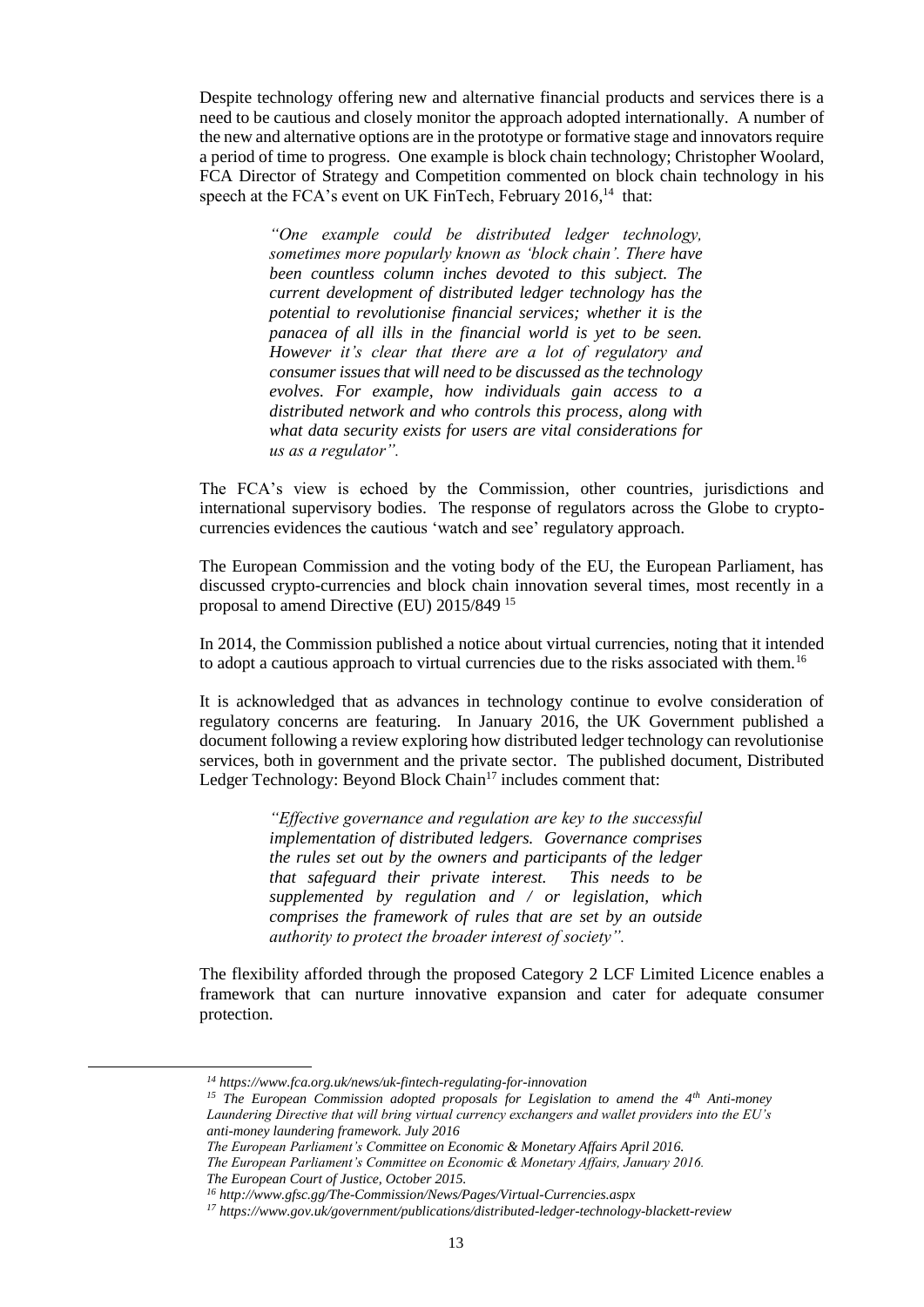| How could the new Law improve $\&$ support the growth and expansion of innovative financial<br>service business?                                             |                                           |                |  |
|--------------------------------------------------------------------------------------------------------------------------------------------------------------|-------------------------------------------|----------------|--|
| Comment.                                                                                                                                                     |                                           |                |  |
|                                                                                                                                                              |                                           |                |  |
|                                                                                                                                                              |                                           |                |  |
| Are there any other types of innovative financial services businesses that should be considered<br>for inclusion as a Category 2 LCF Limited Licence entity? |                                           |                |  |
| Yes                                                                                                                                                          |                                           | N <sub>0</sub> |  |
| Comment.                                                                                                                                                     |                                           |                |  |
|                                                                                                                                                              |                                           |                |  |
|                                                                                                                                                              | וזורונות יום ומני הדי וחודיות ולא היה ביו |                |  |

#### *ii. Lending, Credit and Finance Financial Services Businesses, Not Included Under the Protection of Investors Law (Crowdfunding, Peer to Peer Lending & Robo-Advisors)*

Crowdfunding has increased in popularity due to its ability to provide an alternative source of finance particularly for small and medium sized enterprises via online platforms. Crowdfunding is also attractive to investors as the crowdfund can allow smaller investors to participate and may potentially offer higher returns than current market interest rates.

Four categories of crowdfunding can be identified; loan (or debt-based), equity (or investment based), donation and pre-payment. 18 Donation and pre-payment have no financial incentive, other than a possible form of reward e.g. 'JustGiving' is an example of a charitable donation crowdfund platform. It is not intended, and therefore the Discussion Paper does not include, introducing proposals for legislative and regulatory controls in respect of donation based or pre-payment, reward based crowdfund activities.

Loan-based crowdfunding is a term that can apply to peer to peer ("P2P") lending, peer to business lending ("P2B") and business-to-business lending ("B2B"), although the most frequent term used is P2P lending. <sup>19</sup> For the purposes of consistency, this document refers to loan-based crowdfunding agreements or lending as that is the overarching facility provided by the provider's platform.

Loan-based crowdfunding as a "matchmaking service" has seen a rapid rise in use, notably as the returns offered to lenders are attractive in a low interest rate environment. Since the loan-based crowdfund lending companies offering these services often operate entirely online, they can run with lower overheads and provide the service more cheaply than traditional financial institutions. As a result, lenders often earn higher returns compared to savings and investment products offered by banks, while borrowers can borrow money at lower interest rates, even after the loan-based crowdfunding lending company has taken a fee for providing the matchmaking platform and credit checking the borrower.

1

*<sup>18</sup> Se[e Appendix D Types of Crowdfunding.](#page-31-0)*

*<sup>19</sup> P2P can be termed differently depending on the parties involved, hence references are often made to B2B (Business-to-Business), B2C (Business-to-Consumer), P2B (Peer-to-Business), etc.*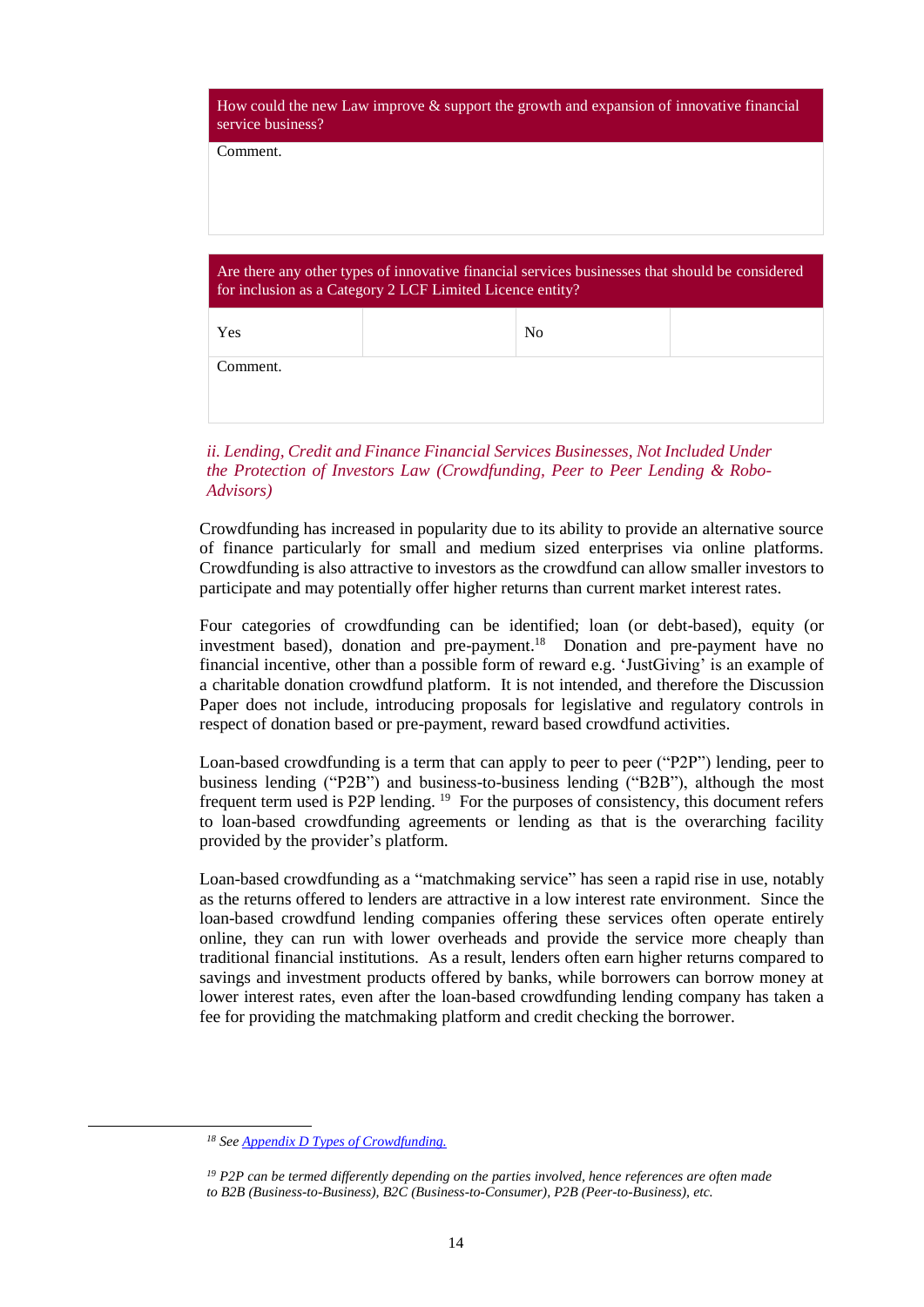The accessibility that the internet offers has resulted in platforms having a wider potential 'client base', where they are able to pool lenders money, effectively allowing individuals with smaller levels of capital than traditionally expected to enter the loan market.

The entry of 'retail lenders' into this field gives rise to concern as the majority of loans arranged, certainly via electronic platforms, are unsecured which heightens the impact of borrowers defaulting on loans. Generally speaking trust is placed in the platform operator to have credit checked and risk rated borrowers adequately, often via an automated system. The current standard model of an electronic crowdfunding platform does not have the same benefit of asset backed lending by traditional financial service providers.

The proposals included in this Discussion Paper are directed towards making loan-based crowd funding a regulated activity. This recommendation is consistent with that of other jurisdictions that either already have in place or, are considering introducing regulatory controls to crowdfunding, as loan-based crowdfunding poses a high risk both to consumers and those that fund the loan.

The UK Financial Conduct Authority<sup>20</sup> concluded that:

*"In terms of harm, we consider loan-based crowdfunding firms to pose a high risk to consumers because they may hold and/or control client money before lending this money to the borrowers".*

The Isle of Man Financial Services Authority, (formerly the Financial Supervision Commission), assessment of the risk relating to loan-based crowdfunding resulted in their proposing in their crowdfund consultation documents that the arrangement of loan crowdfunding should be regulated. 21

It is proposed that loan-based crowdfunding advisors and other lending platform providers based in the Bailiwick will be included within the scope of a Category 2 LCF Limited Licence with specific controls relating to the protection of customer assets and AML/CFT.

There are existing obligations for an entity arranging "pure" equity crowdfunding. Where a platform is domiciled in the Bailiwick the provider would require a licence under the Protection of Investors (Bailiwick of Guernsey) Law, 1987 as it would be considered that it is carrying out restricted activities within the Bailiwick of Guernsey.<sup>22</sup> Certain types of crowdfunding may also fall within the definition of a collective investment scheme, i.e. where the contributions of funders and profits out of which payments are to be made are pooled and there is evidence of management of the portfolio. The domicile of the website and the activities being carried out in connection with the website would all need to be taken into consideration when determining whether such an offering met the definition of a collective investment scheme.

1

*<sup>20</sup> The Financial Conduct Authority. The FCA's regulatory approach to crowdfunding (and similar activities).* 

*<sup>21</sup> The Isle of Man Financial Supervision Commission's Crowdfunding – a potential new regulated activity encompassing both equity and loan crowdfunding. April 2015*

<sup>22</sup> *The prospectus for an offer to the public for a Protection of Investors, Category 2 controlled investment in the Bailiwick must be registered with the Commission. Category 2 investments include, but are not restricted to, shares and stocks in the share capital of a company, other than an investment company, therefore certain types of offerings listed on a Bailiwick of Guernsey domiciled platform may currently need to be registered with the Commission under the Registration of Non-Regulated Financial Services Businesses (Bailiwick of Guernsey) Law, 2008.*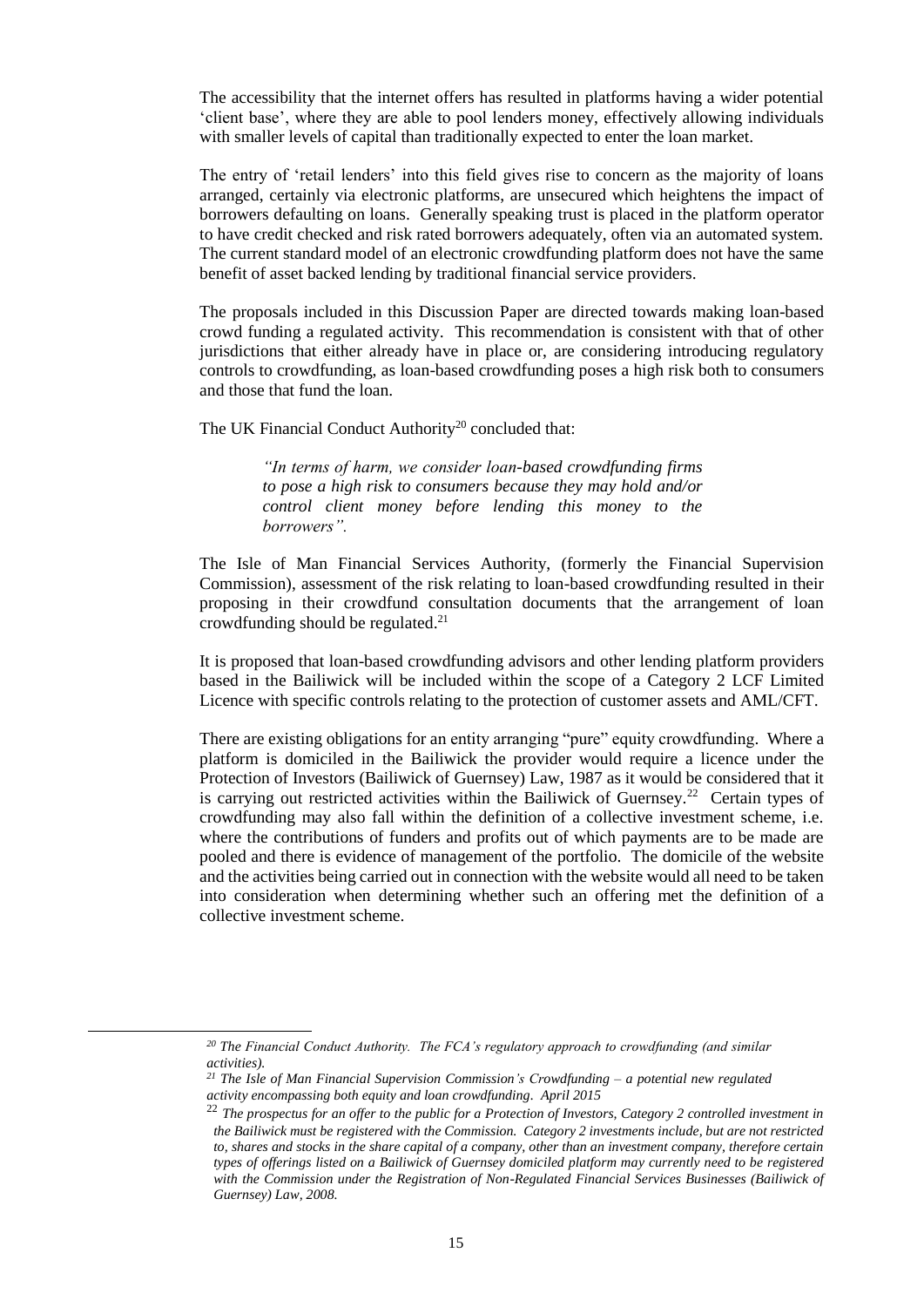The proposal of this Discussion Paper is to focus upon loan-based crowdfunding and equitybased crowdfunding. The suggestion is to introduce measures designed to protect consumers investing, lending and borrowing through a crowdfund platform by ensuring that the crowdfunding platform includes advice and guidance to enable potential users to make an informed decision about the service offered.

The purpose of proposing controls in respect of loan-based and equity-based crowdfunding is because of the potential pitfalls and risks to the investor investing in products and services that are not regulated or supervised and have minimal or no assurance of security.

| Do you agree with the proposal that loan-based crowdfunding (including P2P) should be a<br>regulated activity?             |  |          |  |  |
|----------------------------------------------------------------------------------------------------------------------------|--|----------|--|--|
| Agree                                                                                                                      |  | Disagree |  |  |
| Please comment on the reasoning for your reply.                                                                            |  |          |  |  |
| Do you agree with the proposal that loan-based crowdfunding (including P2P) should be a<br>Category 2 LCF Limited License? |  |          |  |  |
| Agree                                                                                                                      |  | Disagree |  |  |
| Please comment on the reasoning for your reply.                                                                            |  |          |  |  |

Similarly to an equity crowdfund, an online wealth management advisory service, (roboadvisor), would require a licence under the Protection of Investors (Bailiwick of Guernsey) Law. However, where the products and service offered are lending, credit and finance related and not captured under the requirements of the Protection of Investors Law, the proposal is that the robo-advisor provider would be viewed a Category 2, LCF Limited Licence IFSB.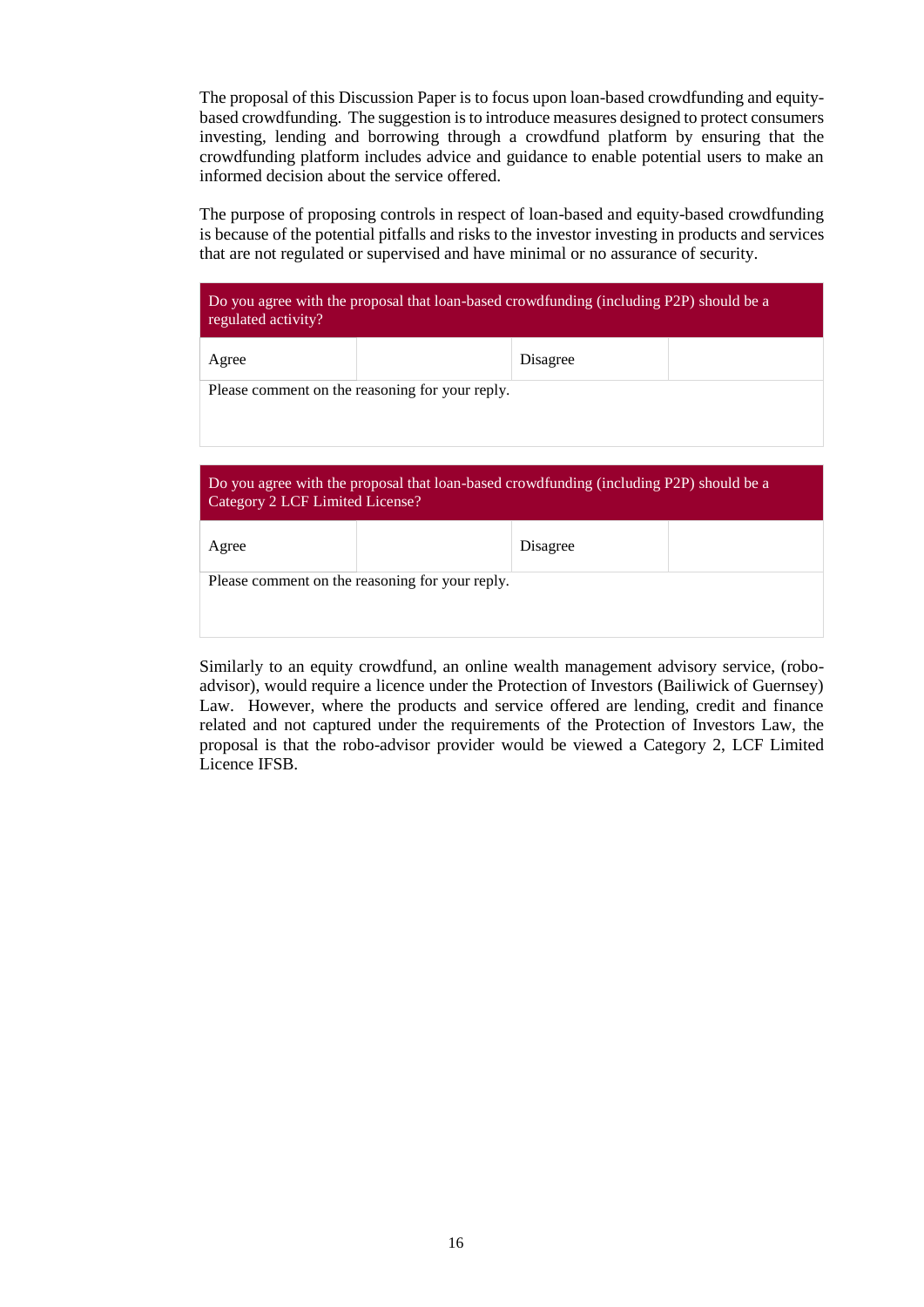#### *iii. Firms that are not providing lending, credit and finance products and services but are peripheral to an agreement.*

Example activities are firms that are:

- Credit brokers;
- Credit information services (e.g. providers of information on a person's creditworthiness, debt position or other reference information, which is used for the purpose of assessing a lending or credit facility);
- Providing an introduction or facilitating a lending or credit facility with another firm (including lending, credit  $&$  finance firms that act as agents for another institution);
- Payroll providers;<sup>23</sup> and
- Acting as an intermediary broker or agent between the credit provider and the consumer.

The Category 2 LCF Limited Licence also includes those firms who are not the actual lender but are involved or associated with the arrangements made by lending, credit and finance firms. Examples are brokers or agents that can arrange lending, borrowing or credit facilities for consumers.

The rationale for including a broker, agent or introducer of business as a Category 2, LCF Limited Licence, rather than a Category 1, is that the lender would be subject to scrutiny and review as the ultimate provider. The consumer credit obligations of the broker or agent arise during negotiation and arrangement, albeit by virtue of an informal arrangement or formal contract agreeing the facility. The onus is upon the ultimate loan provider to ensure their agent or broker acts with integrity and in accordance with the consumer credit requirements.

1

*<sup>23</sup> Payroll services are, writing and/or arranging employment management agreements, issuing contracts of employment, processing salary payments, production of payroll documentation, payslips and the production of customer accounts*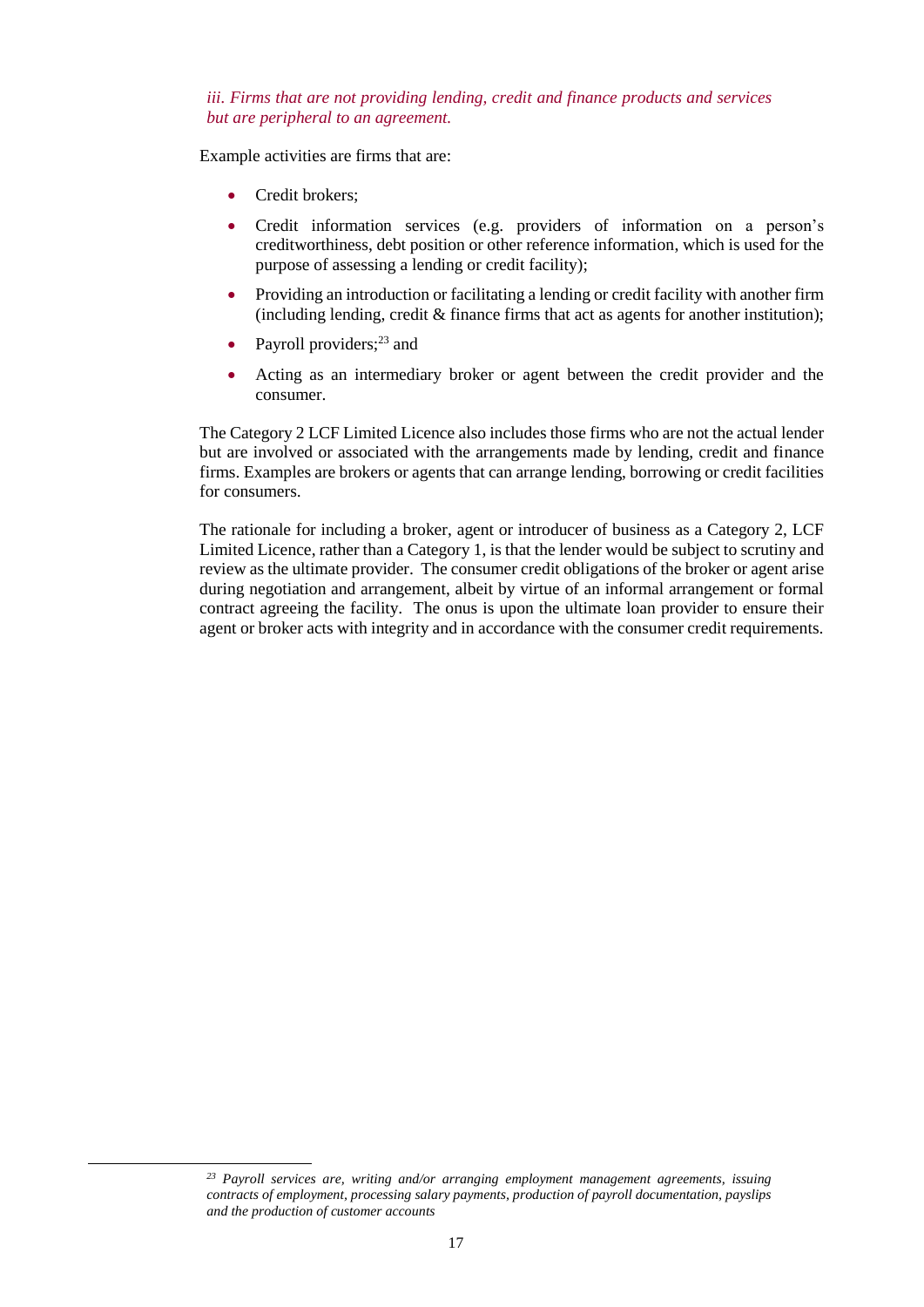#### *Existing NRFSBs Proposed as Category 2 LCF Limited Licence.*

The following existing NRFSB activities are proposed as Category 2, LCF Limited Licence, under the new Law:

- Financial Leasing.
- Operating a money service business (including, without limitation, a business providing money or value transmission services, currency exchange (bureau de change) and cheque cashing).
- Transmitting Money / Value.
- Buying, selling or arranging the buying or selling of, or otherwise dealing in, bullion or buying or selling postage stamps.
- Facilitating or transmitting money or value through an informal money or value transfer system or network.
- Issuing, redeeming, managing or administering means of payment. Means of payment includes, without limitation, credit, charge and debit cards, cheques, travellers' cheques, money orders and bankers drafts (and electronic money).
- Providing financial guarantees or commitments.
- Trading (by way of spot, forward, swaps, futures, options, etc.) in -
	- $\circ$  money market instruments (including, without limitation, cheques, bills and certificates of deposit);
	- o foreign exchange, exchange, interest rate or index instruments; and
	- o commodity futures, transferable securities or other negotiable instruments or financial assets.
- Participating in securities issues and the provision of financial services related to such issues, including, without limitation, underwriting or placement as agent (whether publicly or privately).
- Providing settlement or clearing services for financial assets including, without limitation, securities, derivative products or other negotiable instruments.
- Money Broking.
- Money Changing.
- Providing individual or collective portfolio management services or advice.
- Carrying on the business of a credit union.
- Accepting repayable funds other than deposits.
- Otherwise investing, administering or managing funds or money on behalf of other persons.

| Do you agree that the proposed NRFSB activities, listed above, should be included as Category<br>2 LCF Limited Licence? |          |  |  |  |
|-------------------------------------------------------------------------------------------------------------------------|----------|--|--|--|
| Agree                                                                                                                   | Disagree |  |  |  |
| Please comment on the reasoning for your reply.                                                                         |          |  |  |  |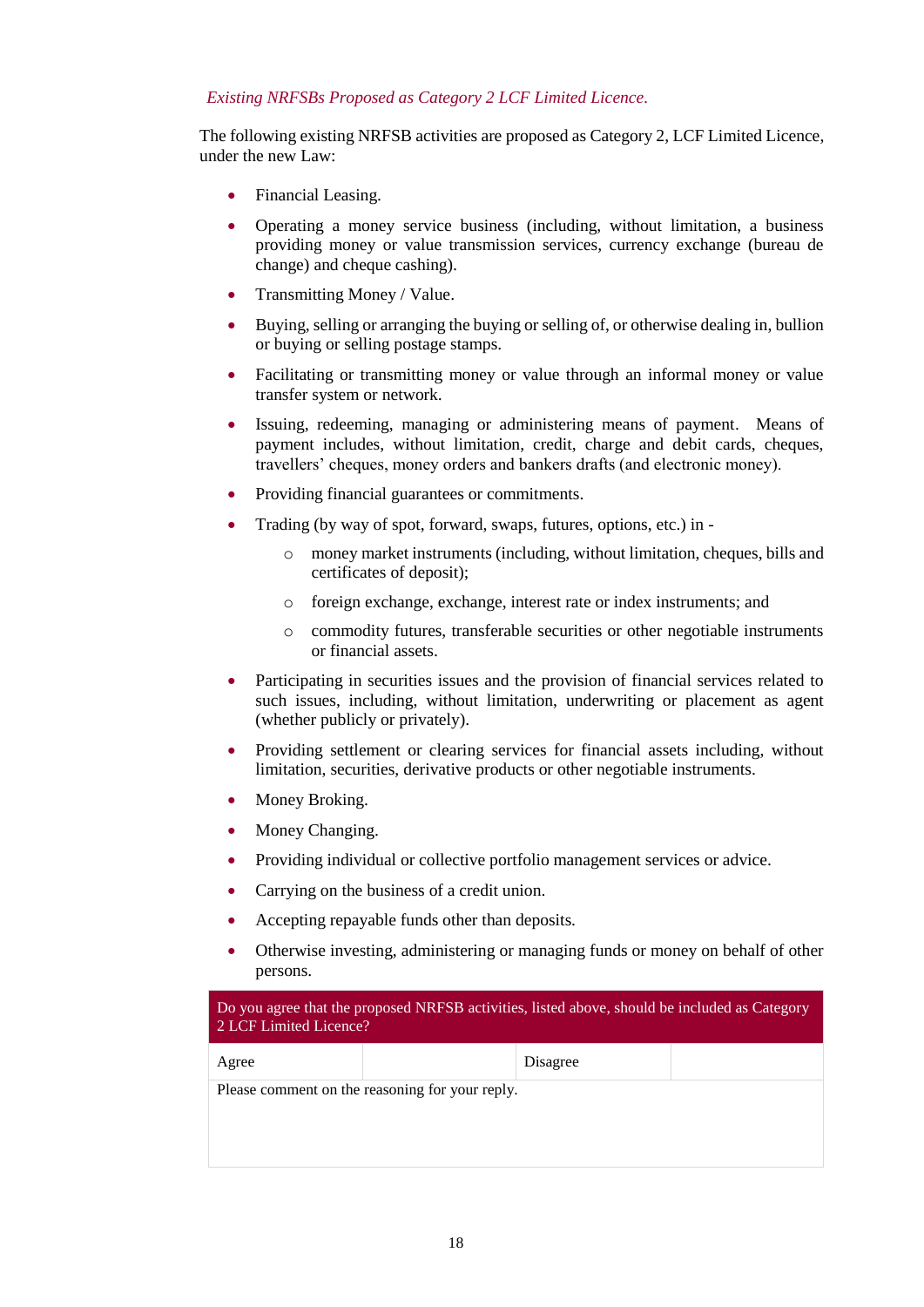## <span id="page-19-0"></span>*Category 3 LCF Registration*



1

It is proposed that the Category 3 LCF Registration will extend to NRFSB categories that are not undertaking any form of lending, credit and finance related activities or services. The potential categories of business, which would be classified Category 3 LCF Registration are businesses:

- Providing advice to undertakings on capital structure, industrial strategy or related questions, on mergers or the purchase of undertakings, except where the advice is provided in the course of carrying on the business of a lawyer or accountant.
- Providing safe custody services, not including persons licensed under the POI Law and collective investment schemes authorised or registered under the POI Law.

| Do you agree or disagree with the proposed NRFSB activities suggested as Category 3 LCF<br>Registration?                                        |  |          |  |  |
|-------------------------------------------------------------------------------------------------------------------------------------------------|--|----------|--|--|
| Agree                                                                                                                                           |  | Disagree |  |  |
| Please comment on the reasoning for your reply.                                                                                                 |  |          |  |  |
| Do you consider that a more viable option is to integrate non-lending activity categories into the<br>Prescribed Business regime? <sup>24</sup> |  |          |  |  |
| Agree                                                                                                                                           |  | Disagree |  |  |
| Please comment on the reasoning for your reply.                                                                                                 |  |          |  |  |

*<sup>24</sup> The Criminal Justice (Proceeds of Crime) (Legal Professionals, Accountants and Estate Agents) (Bailiwick of Guernsey) Regulations, 2008 created a public register of prescribed businesses. http://www.gfsc.gg/Registered/Registered-Entities/Pages/Prescribed-Businesses.aspx*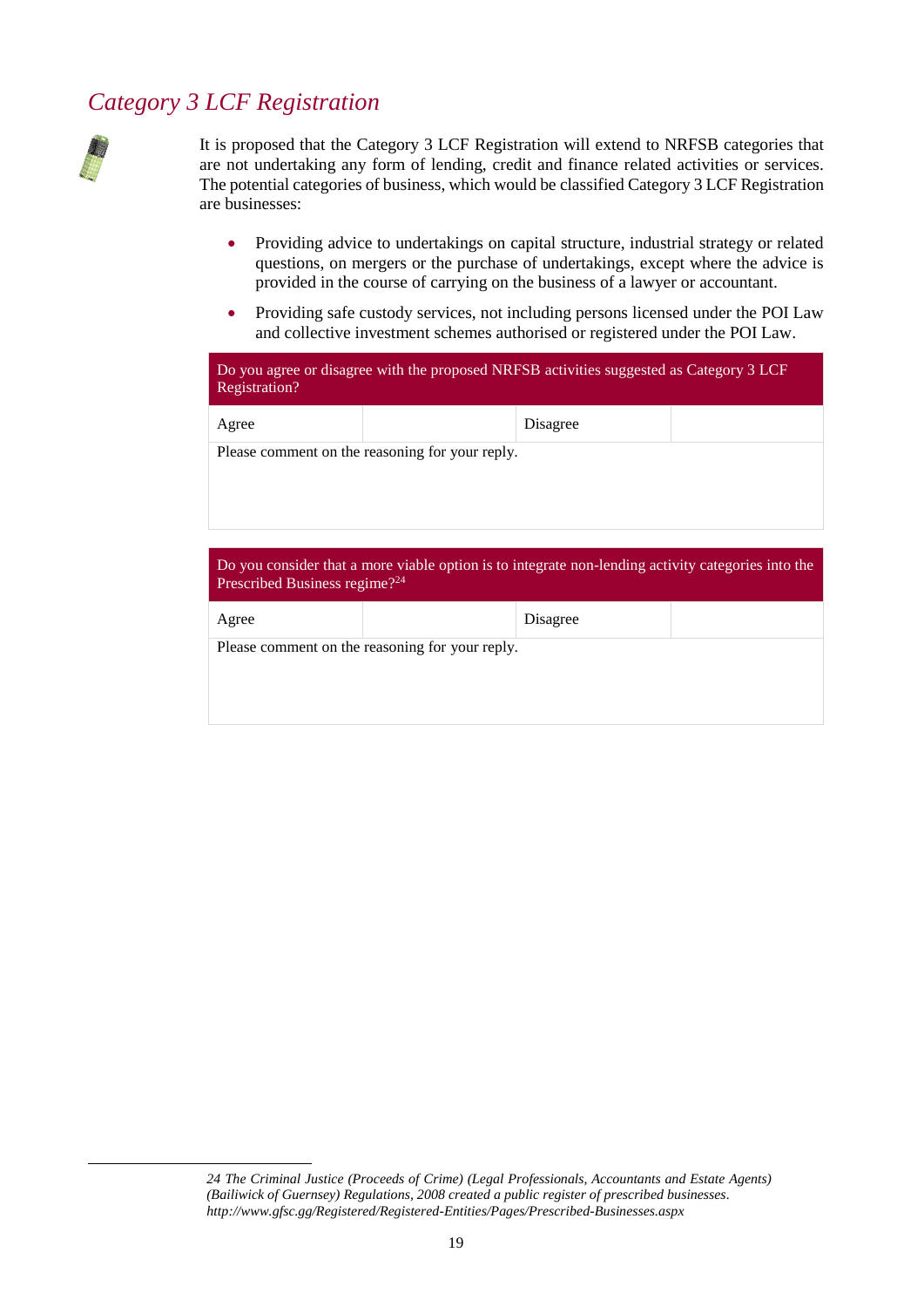### <span id="page-20-0"></span>*Risk Based Exemptions*

 $\overline{a}$ 

It is proposed to include within the framework, criteria that cater for certain low risk activities, products or services, which may merit discretionary exemption from the proposed regulatory regime because of their regulatory low risk nature and purpose.

Examples of the types of potential exempted activities are:

- An intercompany loan or financing facility; and
- Closed loop cards<sup>25</sup> (Stored value, customer service cards that hold a low value for a specific purpose, e.g. a bus travel card).

It is acknowledged that there is a need to be cautious in the manner in which any potential risk-based exemption is described and considered. Comments are invited on what areas could be exempted on the basis that the prudential, conduct and money laundering and terrorist financing risks are low.

Are there any low risk activities, products or services which you consider should be a risk-based exemption?

Please comment on the reasoning for your reply.

*<sup>25</sup> Closed loop cards are prepaid cards which can be used to acquire goods or services only in the premises of the issuer or within a limited network of service providers under direct commercial agreement with a professional issuer, or which can be used only to acquire a very limited range of goods or services. Taking into account the very limited money laundering and terrorist financing risks linked to closed loop cards, they are out of the scope of the definition of e-money for the purposes of the 4AMLD, which is consistent with the approach in Directive 2009/110/EC21*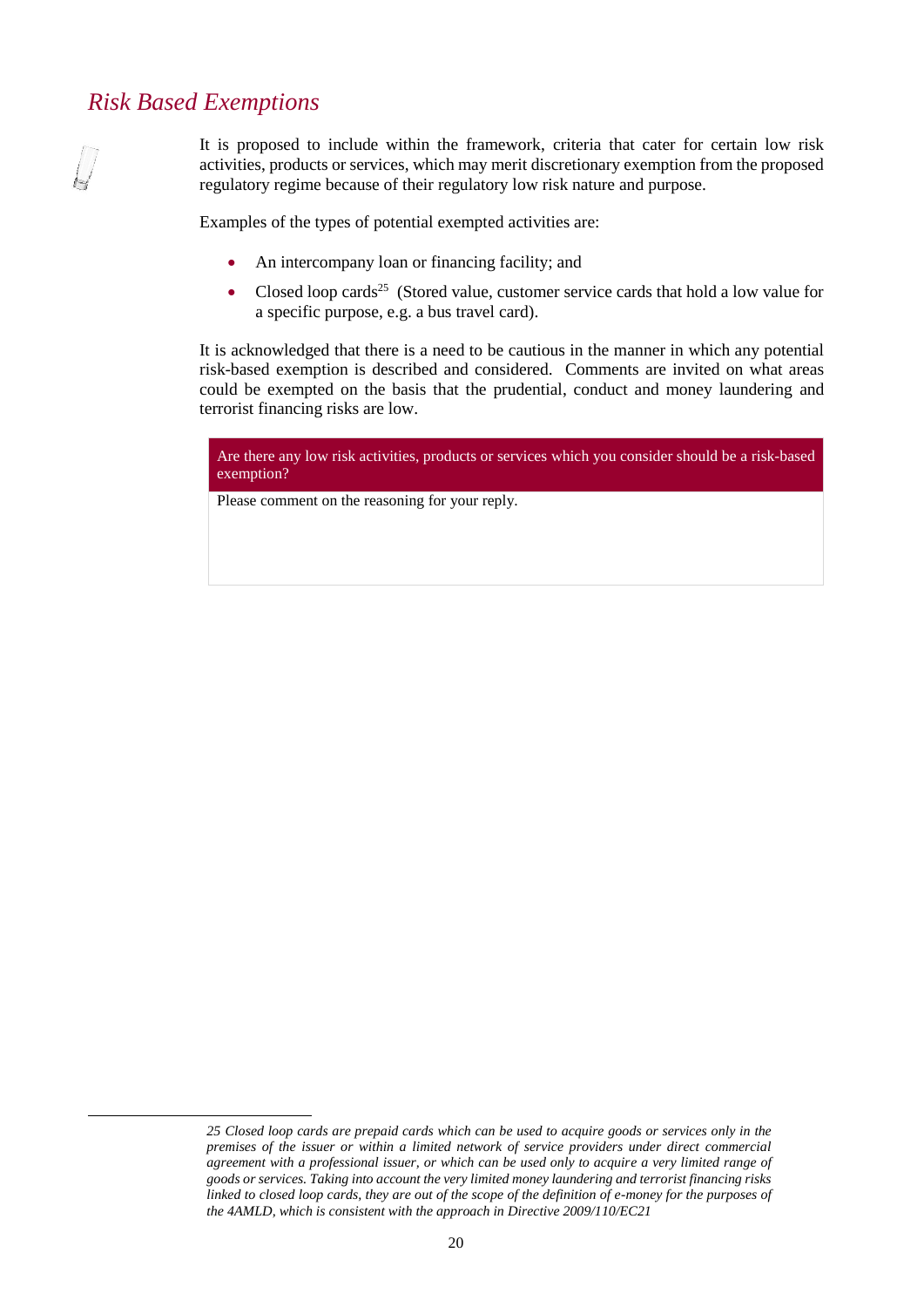### <span id="page-21-0"></span>*Not Required to Register*

-

The NRFSB Law currently provides an exemption for an FSB to register with the Commission or to meet the AML/CFT regulations and rules in the Handbook if they meet all of the criteria stated in Part 1 Point 3, Exemptions from Requirement to Register.<sup>26</sup>

It is proposed to withdraw the current criteria as it only provides exclusion in limited instances. It is envisaged that the proposed new Law's framework will distinguish instances where it is not necessary to register.

| What do you consider the new Law should exclude? |
|--------------------------------------------------|
| Comment.                                         |
|                                                  |
|                                                  |

| Do you agree that the new Law should include risk-based exemptions and instances that are not<br>requiring registration? |  |          |  |  |
|--------------------------------------------------------------------------------------------------------------------------|--|----------|--|--|
| Agree                                                                                                                    |  | Disagree |  |  |
| Please comment on the reasoning for your reply.                                                                          |  |          |  |  |

*<sup>26</sup> [Appendix C.](#page-32-0) The Registration of Non-Regulated Financial Services Businesses (Bailiwick of Guernsey) Law, 2008. Part 1, Point 3, Exemptions from Requirement to Register.*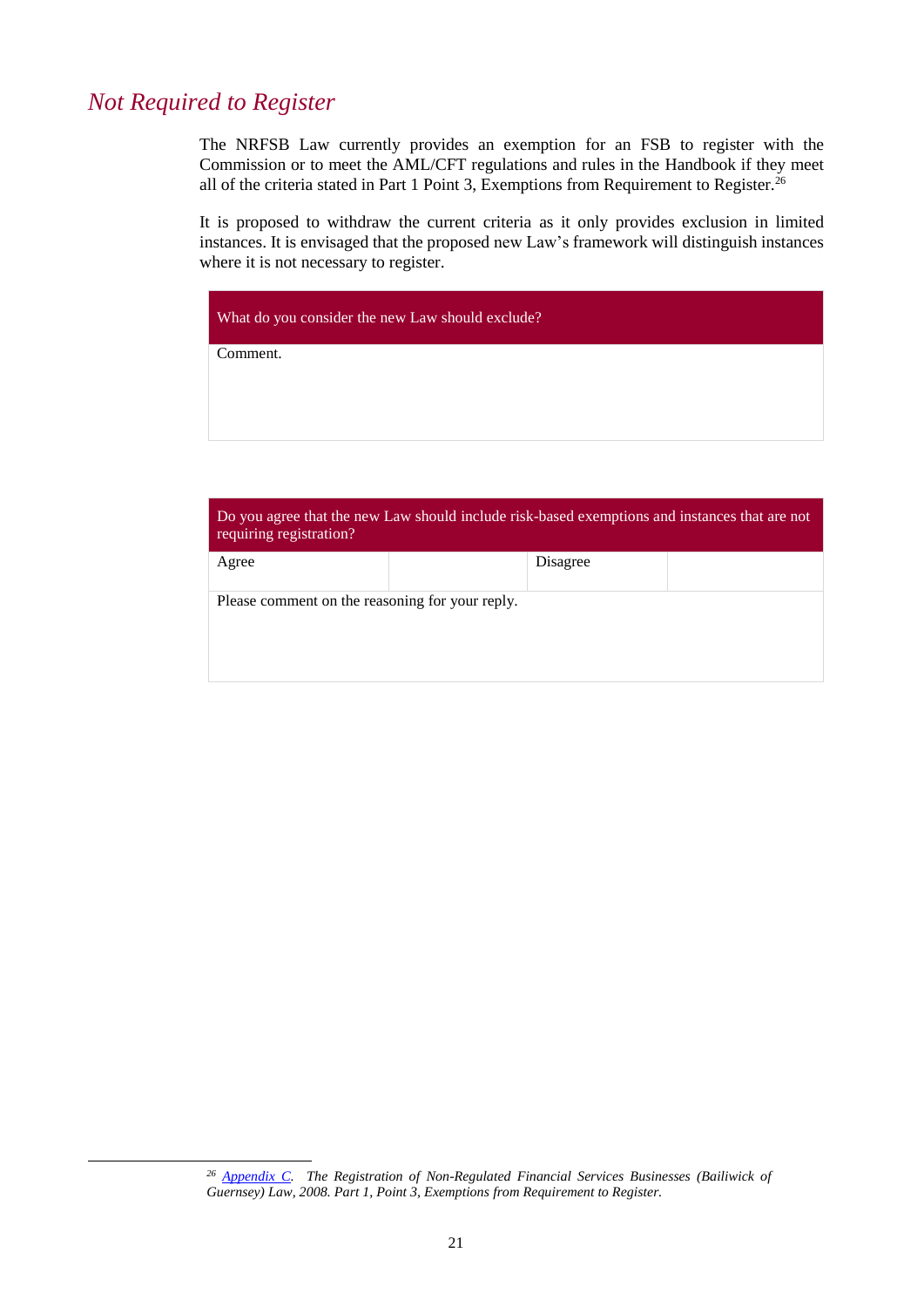# <span id="page-22-0"></span>Regulatory Expectations for LCF Categories 1 & 2 (Controls & Measures)

The proposals are a formal adoption of many existing best practice measures. One of the reasons for introducing the suggested measures is feedback received from firms participating in this paper's development who advised that they wanted to be viewed on an equal footing with their international peers. Implementation of a lending, credit and finance infrastructure is considered essential to adding credibility to a provider's reputation. Discussion with current providers confirmed that Bailiwick firms welcome the ability to promote and advertise the fact that they operate in an environment, which is competitive, treats customers fairly and where they are subject to regulatory supervision. A strong lending, credit and finance regime, possessing robust rules and guidance, promotes a market of integrity and security. The proposed recommendations in respect of each control are described below.

|                                                 | Do you agree with the proposal that the Bailiwick of Guernsey requires the introduction of<br>legislative regulatory consumer rights & protection in respect of lending, credit and finance? |  |
|-------------------------------------------------|----------------------------------------------------------------------------------------------------------------------------------------------------------------------------------------------|--|
| Agree                                           | Disagree                                                                                                                                                                                     |  |
| Please comment on the reasoning for your reply. |                                                                                                                                                                                              |  |

#### *Affordability Assessments*

A critical component of a lending or credit arrangement is checking the creditworthiness of an applicant. In order to ensure a consistent assessment is conducted prior to approval it is proposed to make it mandatory for all lending and/or credit facilities to be subject to an affordability assessment. The assessment will serve to ensure that the firm assessed the suitability of any loan or credit prior to approval. Completing an affordability assessment will also provide evidence and justification of the resulting decision.

The introduction of a common affordability standard should not be burdensome or a hindrance to businesses and consumers and indeed it is acknowledged that many firms already have procedures in place that include conducting an effective affordability assessment. Our rationale for recommending formalising the methods undertaken for assessing a consumer's creditworthiness is to implement controls that incorporate accountability, raise financial awareness to the consumer and prevent unaffordable debt.

An affordability assessment should be based upon information provided by a consumer, information currently held and information obtainable from a credit reference agency. The proposal is to introduce criteria that consists of general and sensitive personal information necessary to make an informed decision on a person's suitability for a product.

Although the basis for conducting an affordability assessment is to enhance consumer credit controls there may be certain types of borrowing that should be excluded so as not to introduce controls that are administratively counterproductive. Examples of excluded arrangements could include short term in case of need facilities or a short term overdraft.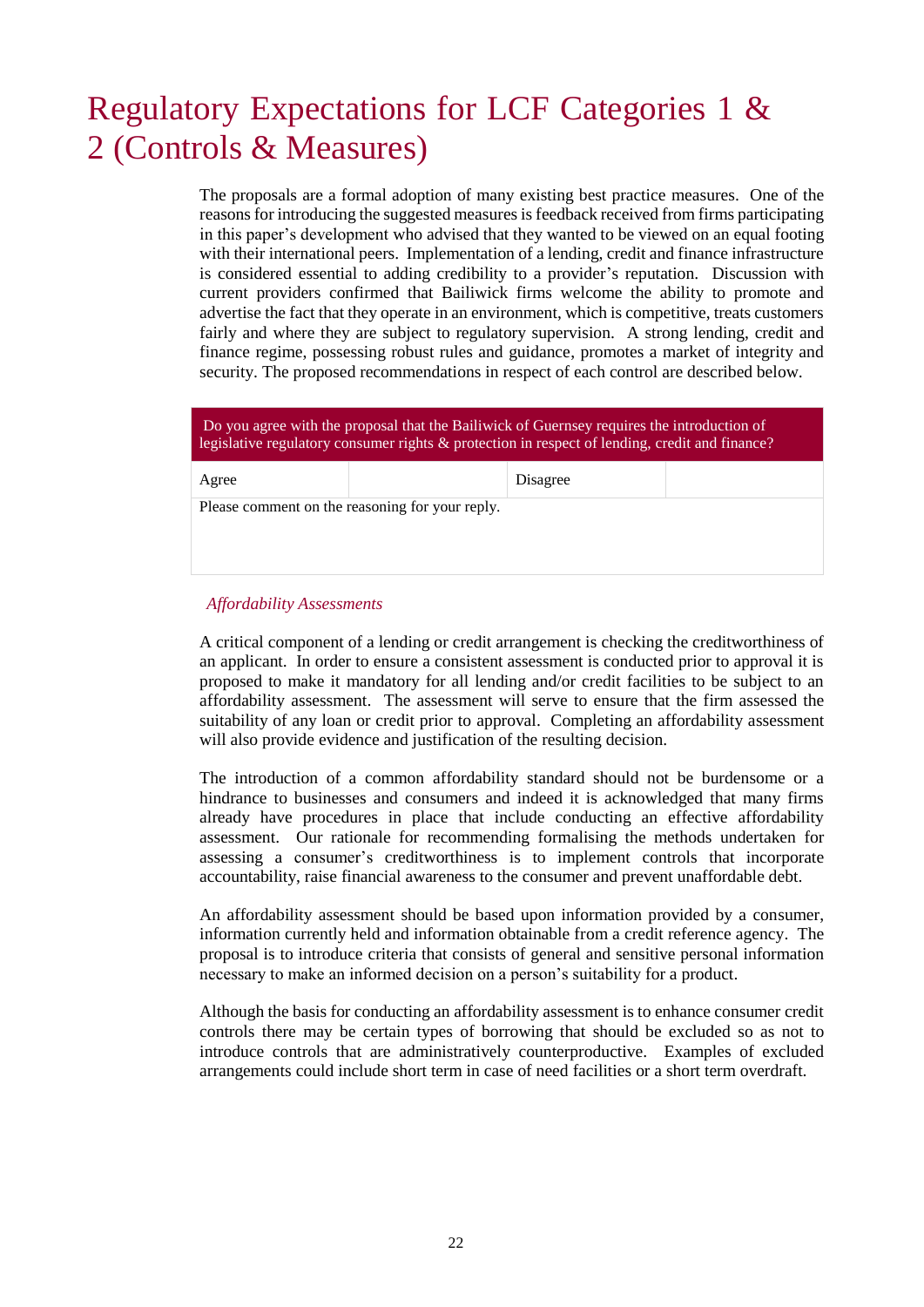| finance facilities?                             | Do you agree that an affordability assessment should be conducted for all lending, credit $\&$                                                                                         |  |
|-------------------------------------------------|----------------------------------------------------------------------------------------------------------------------------------------------------------------------------------------|--|
| Agree                                           | Disagree                                                                                                                                                                               |  |
| Please comment on the reasoning for your reply. |                                                                                                                                                                                        |  |
|                                                 | If you agree that an affordability assessment should be conducted, what information and/or<br>requirements do you consider should be included to assess a borrower's creditworthiness? |  |
| Please comment                                  |                                                                                                                                                                                        |  |

#### *Right to Withdraw, "Cooling Off Period"*

Consideration is being given to introducing rules and guidance pertaining to consumers having the right to change their mind. It is suggested that the consumer could cancel a financing arrangement either verbally or by written notice (including email) within a specified time; often referred to as a "cooling off period". A cooling off period is particularly important in an era of mobile and online products where speed of access can negate full consideration of a product's terms. The generally accepted time period for a cooling off period is 14 days. 27 Views are sought on whether it is appropriate to implement a cancellation right for a lending or credit arrangement in the Bailiwick.

| to provide a right to withdraw? |                                                 |          | Do you agree there should be a mandatory requirement for lending, credit $\&$ finance providers |
|---------------------------------|-------------------------------------------------|----------|-------------------------------------------------------------------------------------------------|
| Agree                           |                                                 | Disagree |                                                                                                 |
|                                 | If yes, what should be the length of time?      |          |                                                                                                 |
|                                 | Please comment on the reasoning for your reply. |          |                                                                                                 |

-

*<sup>27</sup> EU Directive 2011/83/EU on consumer rights. 25 October 2011. FCA, Consumer Credit Sourcebook, Section 11.1, Right to Cancel.*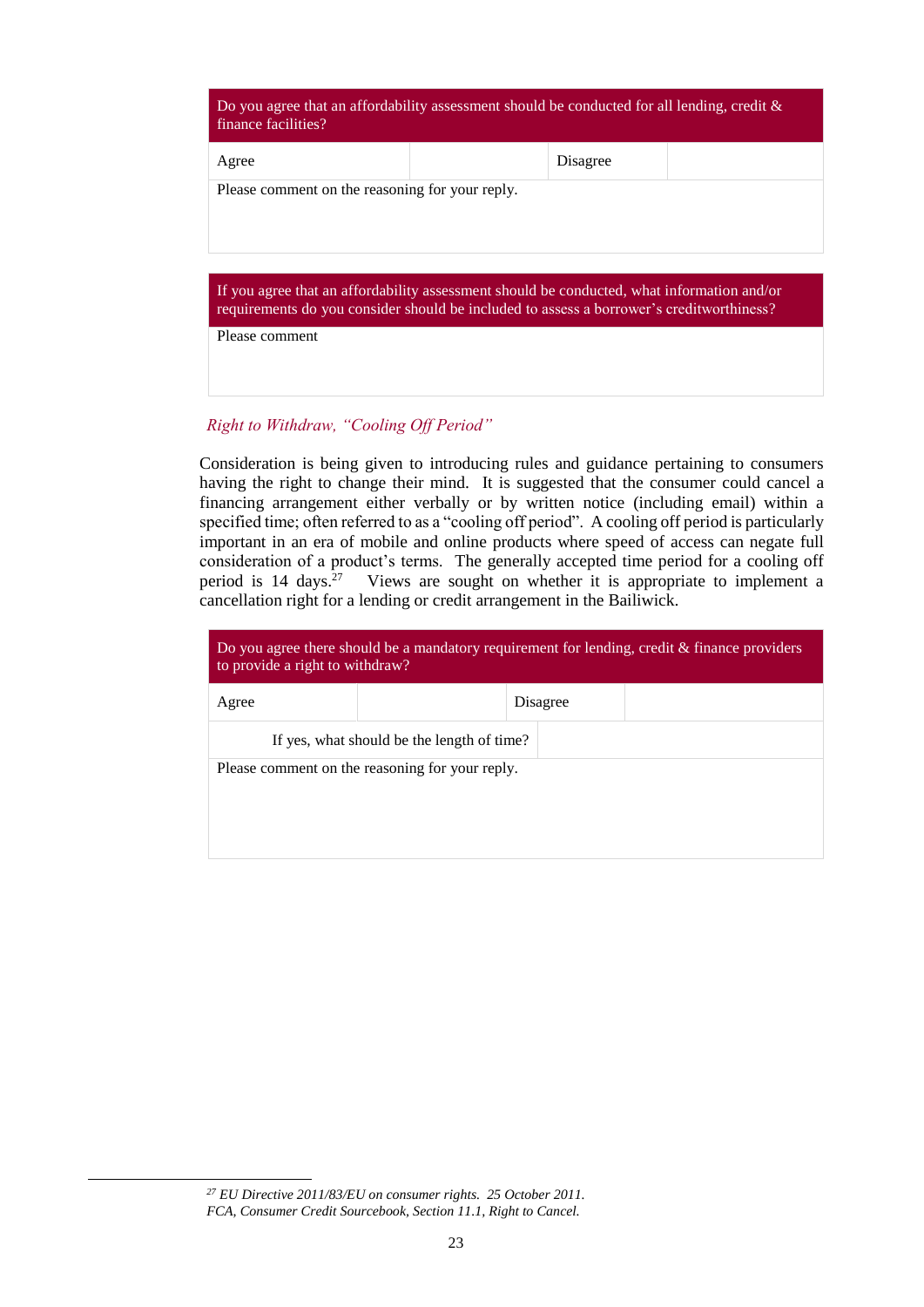#### *Rollover of loans and/or extending credit facilities*

Discussion took place within the focus groups as to whether to introduce a maximum number of occasions a borrower can rollover a loan or extend a credit facility. The current proposal is not to introduce such a control.

The proposed controls relating to completing an affordability assessment will ensure that a firm includes in their credit and lending decision process an assessment of whether it is sensible to approve continuation of a facility. It is not uncommon for loans and credit facilities to include an option for continuation, however this should be on an understanding that any facility is first subject to review and a borrower should not consider renewal an absolute right.

| Do you agree that it is not necessary to introduce a maximum number of times a loan can be<br>rolled over? |          |  |
|------------------------------------------------------------------------------------------------------------|----------|--|
| Agree                                                                                                      | Disagree |  |
| Please comment on the reasoning for your reply.                                                            |          |  |

#### *Transparency*

It is proposed to implement proportionate controls and measures that prevent a consumer from being given misleading information about a product or service. It is envisaged that there will be specific controls and measures relating to the marketing, advertising and promotion of products and services. Providing communication and/or information relates to the manner in which a consumer interprets and understands any arrangement.

It is proposed to introduce measures that ensure a firm demonstrates that a customer is made aware of relevant facts, that there is no omission of any relevant information and that the information provided either in written or verbal form is sufficient, clear and not misleading.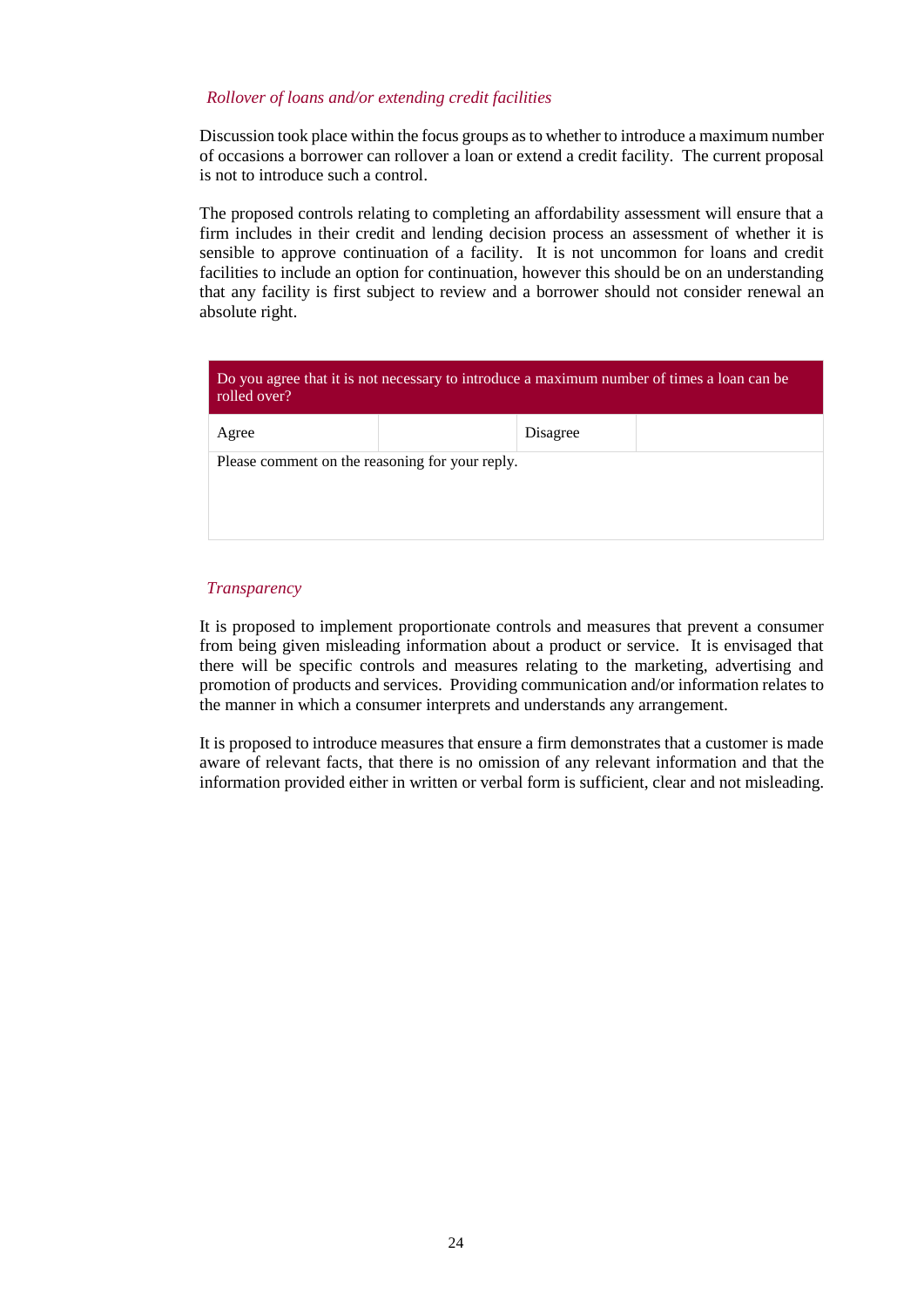### The following are examples of suggested recommendations for consideration and comment:

| Communications & Information will:                                                                                                                                                                                                                                                                                                                                                                                                                                                                                                                                                                                                                                                                                                                                                                                                                                  | Communications & Information will not:                                                                                                                                                                                                                                                                                                                                                                                                                                                                                                          |
|---------------------------------------------------------------------------------------------------------------------------------------------------------------------------------------------------------------------------------------------------------------------------------------------------------------------------------------------------------------------------------------------------------------------------------------------------------------------------------------------------------------------------------------------------------------------------------------------------------------------------------------------------------------------------------------------------------------------------------------------------------------------------------------------------------------------------------------------------------------------|-------------------------------------------------------------------------------------------------------------------------------------------------------------------------------------------------------------------------------------------------------------------------------------------------------------------------------------------------------------------------------------------------------------------------------------------------------------------------------------------------------------------------------------------------|
| Consist of plain and intelligible<br>language.<br>Provide full details of any<br>arrangement, including fees,<br>commissions and retrocessions.<br>Provide details of any association<br>or connection and include a<br>statement of any conflict of<br>interest.<br>Include, where comparisons are<br>made, that the comparison is<br>factual, meaningful, balanced,<br>qualified, justified and fair.<br>Consist of clear and transparent<br>terms, including information<br>regarding interest and the annual<br>percentage rate ("APR").<br>Contain sufficient information to<br>allow users to make an informed<br>decision.<br>Detail all penalties and early<br>repayment terms.<br>Include a clear and transparent<br>statement of return, costs,<br>charges, penalties and interest.<br>Provide information and<br>guidance on complaints and<br>disputes. | Use false testimonials or make<br>$\bullet$<br>unsubstantiated claims.<br>Disguise or obscure important<br>information, statements or<br>warnings.<br>Imply that a customer is free of<br>$\bullet$<br>debt through a revised debt<br>arrangement.<br>Use inducements or incentives in<br>a manner to purposefully disguise<br>or obscure a debt arrangement.<br>Contain any representation,<br>which might damage the<br>reputation of the Bailiwick of<br>Guernsey.<br>Disguise or obscure details<br>regarding early repayment<br>penalties. |

| Are there any other requirements not included in the table that should be considered?                                                                                                                                                |                |  |
|--------------------------------------------------------------------------------------------------------------------------------------------------------------------------------------------------------------------------------------|----------------|--|
| Yes                                                                                                                                                                                                                                  | N <sub>0</sub> |  |
| Comment.                                                                                                                                                                                                                             |                |  |
| Do you agree lending, credit & finance firms should provide a full explanation of all the<br>features of a loan, credit arrangement or any other funding mechanism, including fees,<br>commission and key risks, prior to agreement? |                |  |
| Agree                                                                                                                                                                                                                                | Disagree       |  |
| What do you consider would constitute suitable evidence and should the provision of an<br>explanation be evidenced by the consumer?                                                                                                  |                |  |
|                                                                                                                                                                                                                                      |                |  |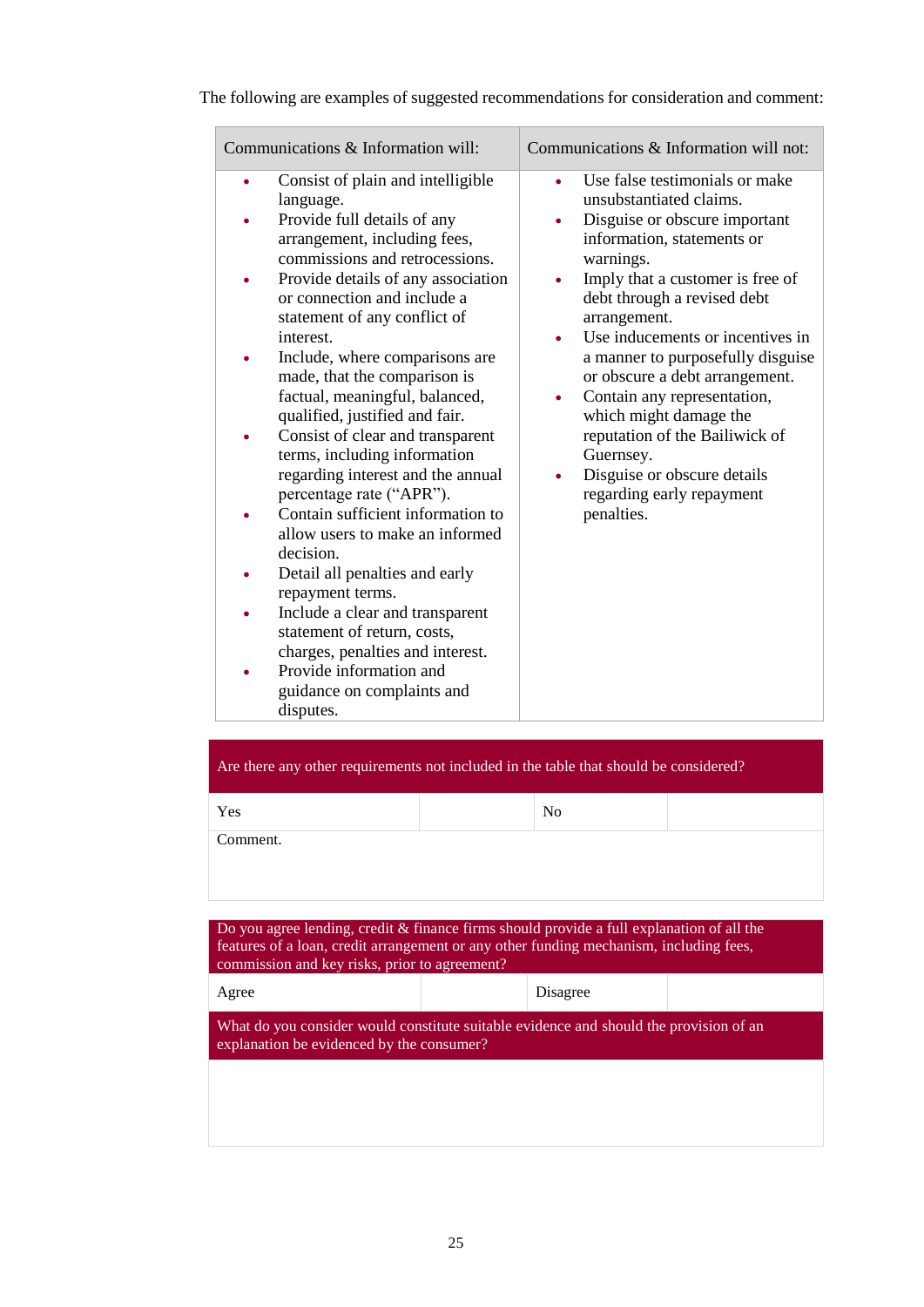#### *Financial Promotions Advertising & Marketing*

Currently, there are no mandatory controls or best practice standards relating to financial promotions, advertising and marketing for lending, credit and finance firms in the Bailiwick. Advertising and marketing controls do exist for specific industry sectors.<sup>28</sup> However, they are not applicable to the NRFSB registered population.

The NRFSB Law does provide for the Commission to apply conditions upon registered financial services businesses for any time after registration, including the ability to require a financial service business to take certain steps, to refrain from adopting or pursuing a particular course of action or to restrict the scope of its business in a particular way.<sup>29</sup> This power is a supervisory control designed to prevent and respond to inappropriate activities.

The proposal is to implement specific rules and guidance to lending, credit and finance in respect of financial promotions, advertising and marketing. The proposed rules and guidance are similar to the measures described in the AGB Code and the Conduct of Business Rules ("COB") Rules.<sup>30</sup> However, they are not a substitute or replacement for existing obligations.

The new rules and guidance will focus upon the breadth of promotional activities not just advertisements. Section 21 of the U.K. Financial Services & Markets Act 2000 defines a financial promotion as:

> *"An invitation or inducement to engage in investment activity, communicated by a person in the course of business."*

To deliver financial awareness of a product or service it is considered sensible to include features relating to, not only the format of an advertisement, but also engagement and communication with consumers.

| Do you agree there should be advertising, marketing and promotion standards for lending,<br>credit & finance products and services? |          |  |
|-------------------------------------------------------------------------------------------------------------------------------------|----------|--|
| Agree                                                                                                                               | Disagree |  |
| Please comment on the reasoning for your reply.                                                                                     |          |  |

-

*<sup>28</sup> The Association of Guernsey Banks ("AGB") has published a non-statutory code outlining the* 

*requirements for Association members in respect of deposit advertisements. 29 The Registration of Non-Regulated Financial Services Businesses (Bailiwick of Guernsey) Law 2008, section 6, Conditions of Registration.*

*<sup>30</sup> The Protection of Investors (Bailiwick of Guernsey) Law, 1987 or the Licensees (Conduct of Business) Rules 2014, ("the COB Rules") and included within the COB Rules are the requirements expected of a licensee regarding promotions and advertising.*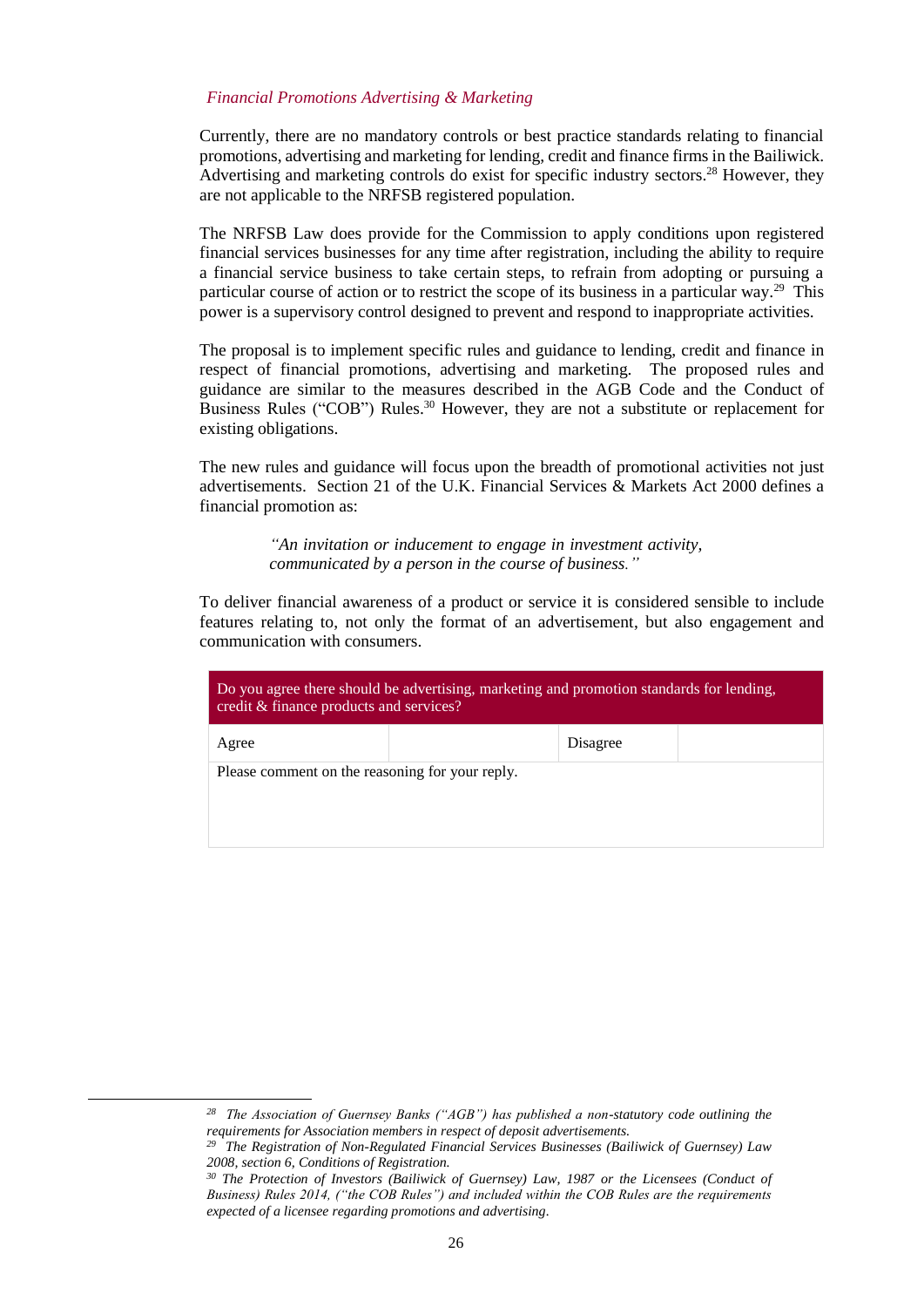The following are examples of the proposed requirements we are considering:

| Marketing, Promotion and Advertisement                                                                                                                                                                                                                                                                                                                                                                                                                                                                                                                         | Marketing, Promotion and Advertisement                                                                                                                                                                                                     |
|----------------------------------------------------------------------------------------------------------------------------------------------------------------------------------------------------------------------------------------------------------------------------------------------------------------------------------------------------------------------------------------------------------------------------------------------------------------------------------------------------------------------------------------------------------------|--------------------------------------------------------------------------------------------------------------------------------------------------------------------------------------------------------------------------------------------|
| will:                                                                                                                                                                                                                                                                                                                                                                                                                                                                                                                                                          | will not:                                                                                                                                                                                                                                  |
| Use plain and intelligible<br>$\bullet$<br>language.<br>Specify the name of the firm<br>making the promotion or on<br>whose behalf the promotion is<br>made.<br>Contain all material account<br>terms that are clear, fair,<br>reasonable and not misleading or<br>misunderstood.<br>Contain sufficient information to<br>enable an informed assessment of<br>the financial product(s) or<br>$s$ ervice $(s)$ to which it relates to be<br>made. It should also state that<br>terms and conditions apply if<br>relevant; and include the<br>regulatory status. | Use false testimonials or make<br>unsubstantiated claims.<br>Disguise or obscure important<br>information, statements or<br>warnings.<br>Contain any representation, which<br>might damage the reputation of the<br>Bailiwick of Guernsey. |

Are there any other requirements not included above that should be considered?

Please comment on the reasoning for your reply.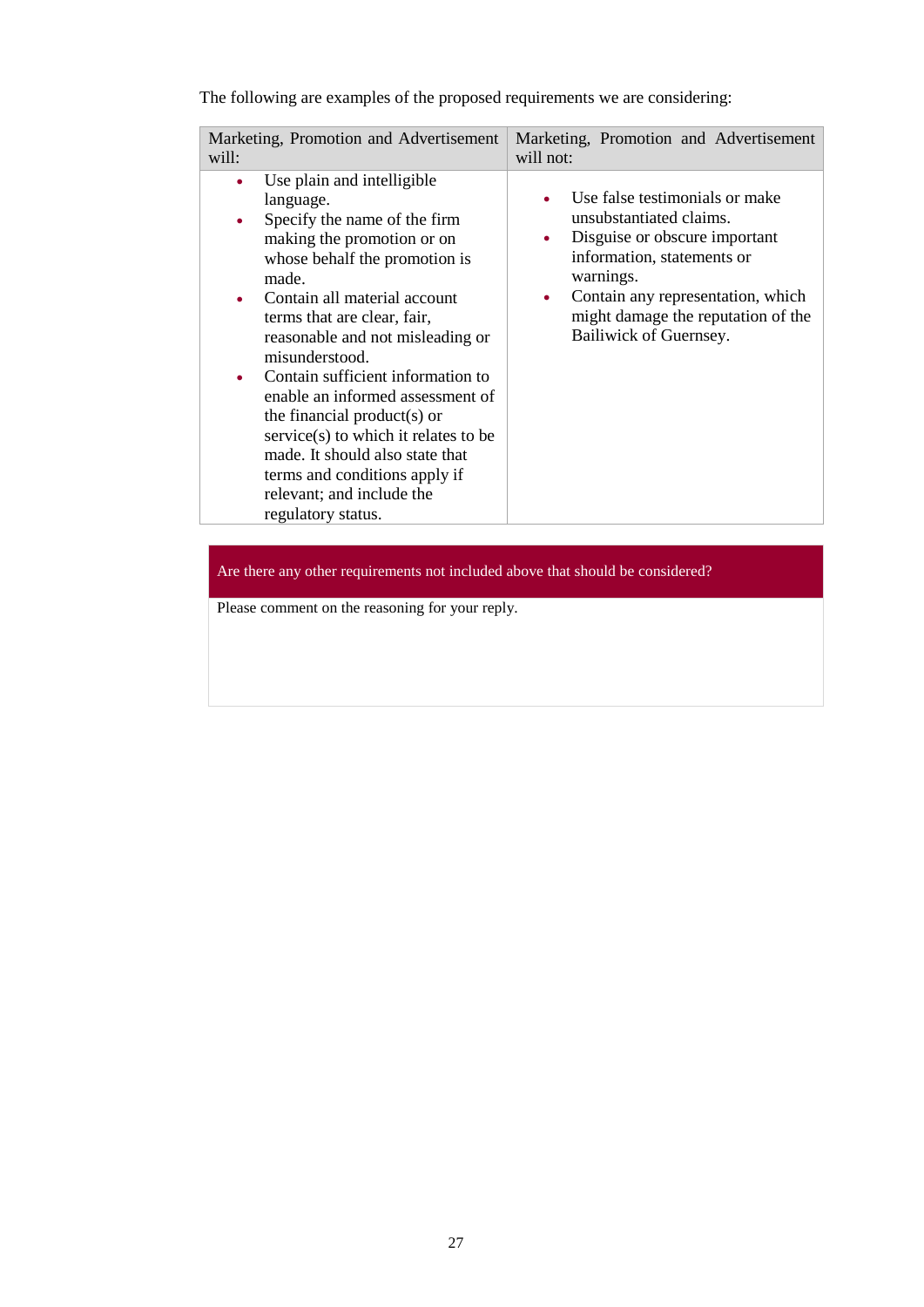## <span id="page-28-0"></span>*Proposed Changes, General Comments*

Responses are invited on any other areas relating to the matters described in the Discussion Paper.

|            | Are there any areas that you consider have been omitted from the Discussion Paper? |  |
|------------|------------------------------------------------------------------------------------|--|
| <b>Yes</b> | No                                                                                 |  |
|            | If yes, please provide a brief description of what you consider has been omitted?  |  |
| Comment.   |                                                                                    |  |
|            |                                                                                    |  |
|            |                                                                                    |  |

Do you have any comment on any of the proposals in the Discussion Paper that you would like to add?

Comment.

*(Please include reference to the section or topic).*

Do you have any views on the benefits that could result from implementation of the proposals?

Comment.

Do you consider that there would be any disadvantages resulting from implementation of the proposals?

Comment.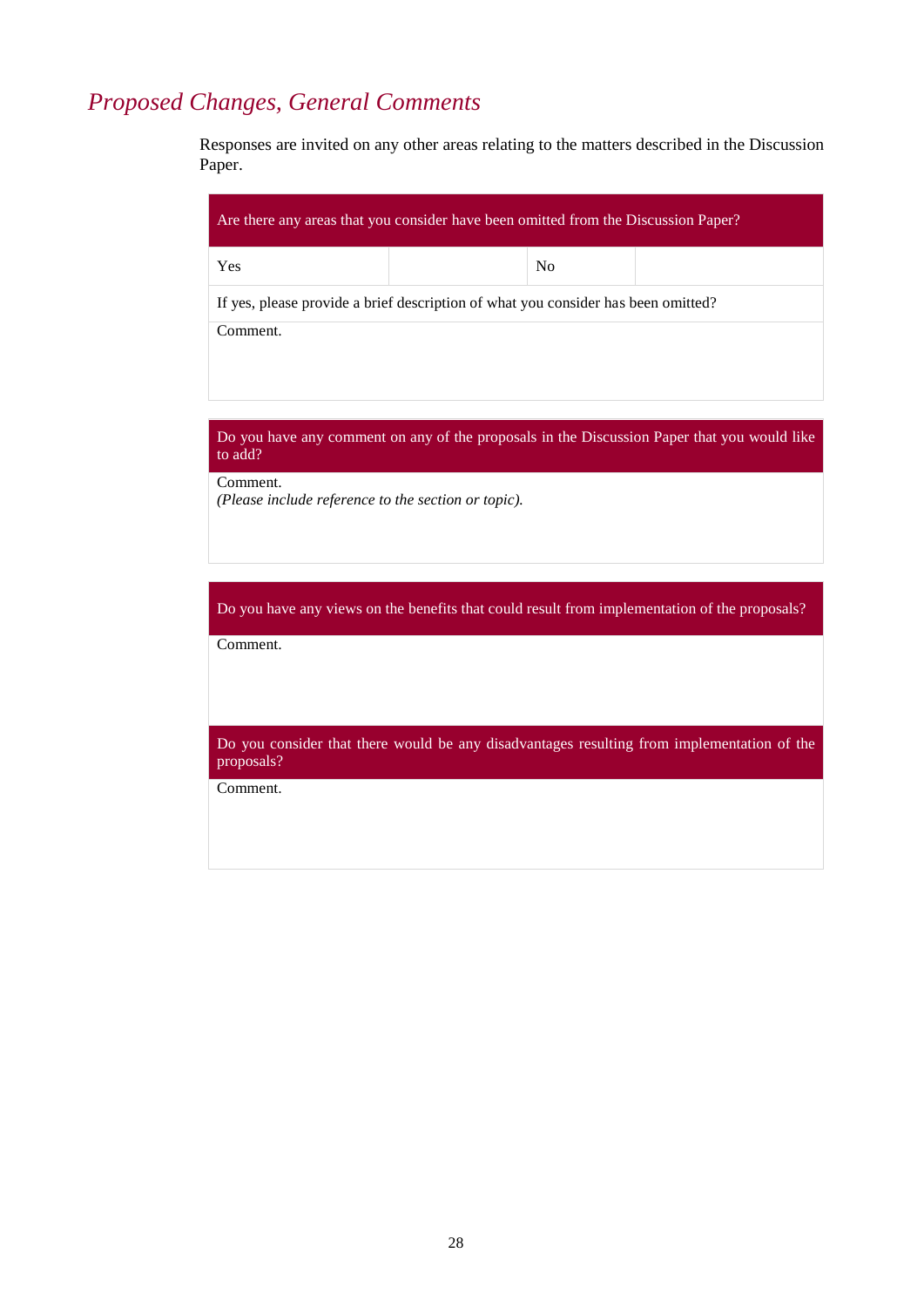### <span id="page-29-0"></span>*Appendix A. Principles of Conduct of Finance Business*

The Principles are a general statement of fundamental obligations that firms should comply with under their regulatory responsibilities. The Principles include a brief description of their intended purpose, however the Principles are only applicable to businesses licensed or registered with the Commission and they do not include any underlying description of the Commission's expectations of how a firm applies each Principle. The proposal is to develop the provisions contained in the Principles as the basic fundamental criteria for lending, credit and finance rules and guidance. It is proposed to expand the current descriptions with clear statements of what is expected by all consumer lending, credit and finance providers. It is envisaged that this will provide clarity on the standards and behaviour expected and promote consistent application by the firms.

#### **The GFSC Principles of Conduct of Finance Business**

**Integrity**

A financial institution should observe high standards of integrity and fair dealing in the conducts of its business

#### **Skill, Care & Diligence**

A financial institution should act with due skill, care and diligence towards its customers and counterparties

#### **Conflicts of Interest**

A financial institution should either avoid any conflict of interest arising or, where a conflict arises, should ensure fair treatment to all its customers by disclosure, internal rules of confidentiality, declining to act, or otherwise. A financial institution should not unfairly place its interests above those of its customers and, where a properly informed customer would reasonably expect that the financial institution would place his interests above its own, the financial institution should live up to that expectation.

#### **Information about Customers**

A financial institution should seek from customers it advises or for whom it exercises discretion any information about their circumstances and investment objectives, which might reasonably be expected to be relevant in enabling it to fulfill its responsibilities to them.

#### **Information for Customers**

A financial institution should take reasonable steps to give a customer it advises, in a comprehensible and timely way, any information needed to enable him to make a balanced and informed decision. A financial institution should similarly be ready to provide a customer with a full and fair account of the fulfillment of its responsibilities to him.

#### **Customer Assets**

Where a financial institution has control of, or is otherwise responsible for, assets belonging to a customer which it is required to safeguard, it should arrange proper protection for them, by way of segregation and identification of those assets or otherwise, in accordance with the responsibilities it has accepted.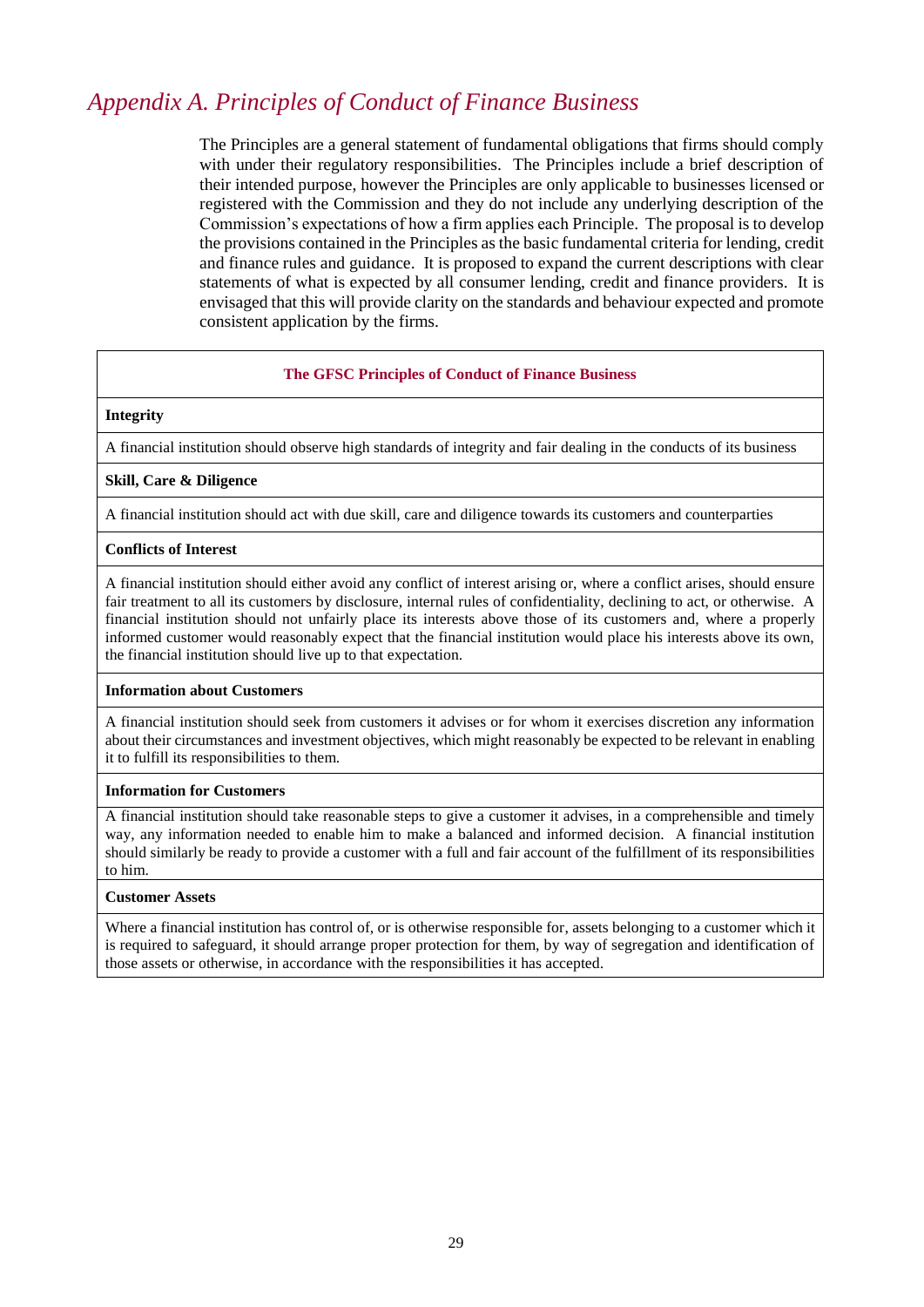#### **Market Practice**

A financial institution should observe high standards of market conduct, and should also comply with any code of standard as in force from time to time and issued or approved by the Commission.

#### **Financial Resources**

A financial institution should ensure that it maintains adequate financial resources to meet it finance business commitments and to withstand the risks to which its business is subject.

#### **Internal Organisation**

A financial institution should organise and control its internal affairs in a responsible manner, keeping proper records, and where the financial institution employs staff or is responsible for the conduct of finance business by others, should have adequate arrangements to ensure that they are suitable, adequately trained and properly supervised and that it has well-defined compliance procedures.

#### **Relations with GFSC**

A financial institution should deal with the Commission in an open and co-operative manner and keep the Commission promptly informed of anything concerning the financial institution, which might reasonably be expected to be disclosed to it.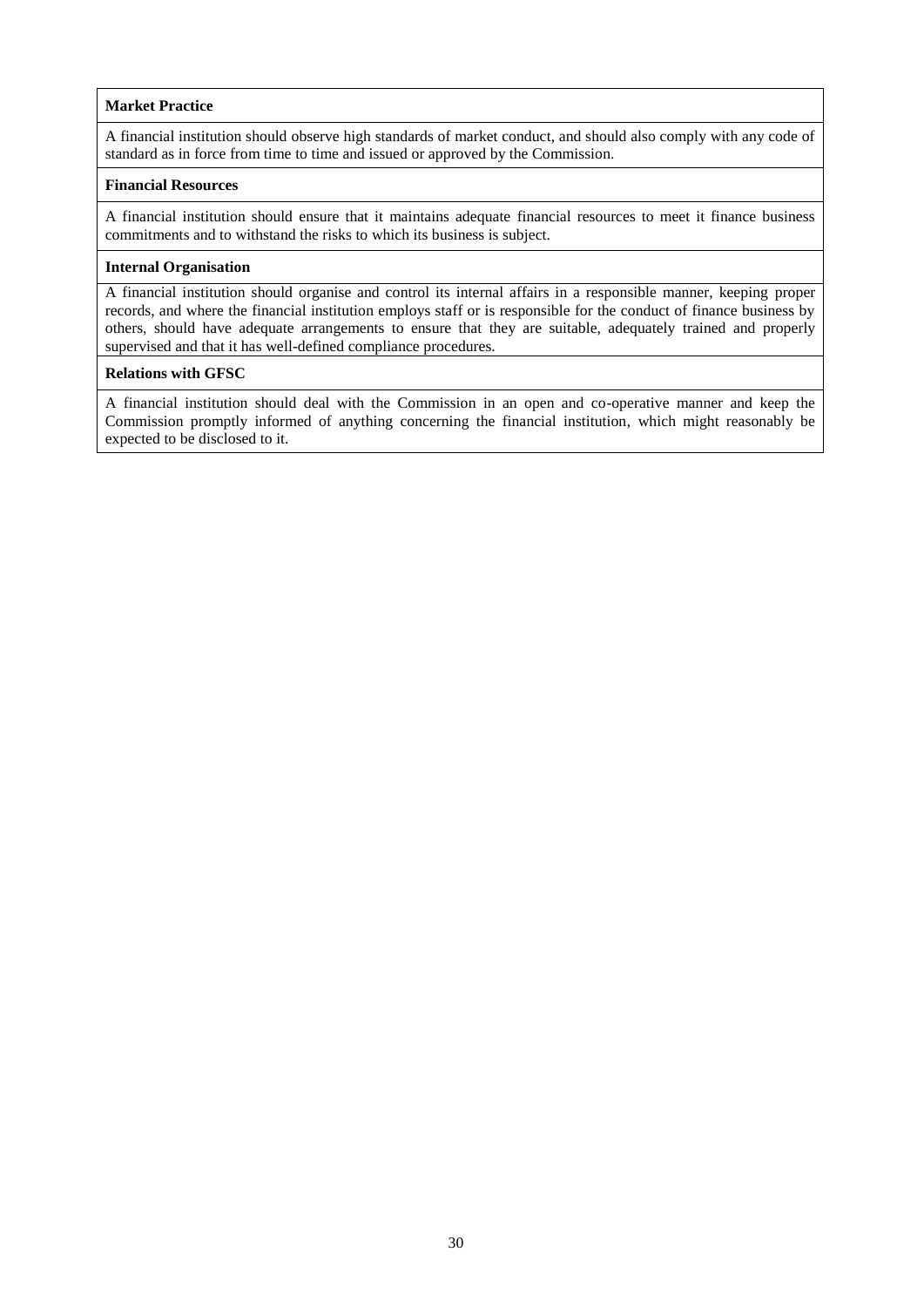### <span id="page-31-0"></span>*Appendix B. Types of Crowdfunding*

The following are the universally acknowledged categories of crowdfunding:

1. Loan or Debt-based crowdfunding.

Loan-based crowdfunding, also referred to as debt-based crowdfunding, market place lending or crowd-lending, can be a form of peer to peer lending, almost exclusively online, offering the ability for large numbers of individuals and businesses to either borrow or loan, either individually or collectively. Activities relating to these forms of lending are envisioned to be covered by the proposed revision of the Bailiwick's Financial Regulatory Infrastructure for Lending, Credit and Finance.

Loan-based (aka debt-based) crowdfunding and peer-to-peer lending is where an investment is made in the expectation of interest or return on the investors capital.

2. Equity crowdfunding also known as Instrument based crowdfunding or crowd sourced equity funding.

Enables individuals to invest directly or indirectly in a company.

Equity-based crowdfunding, (aka instrument based and crowd sourced equity funding), is where a firm issues share capital, debt securities or minibonds as a means of financing via a P2P platform and is typically considered to be acting by way of business in respect of the Protection of Investors Law, Category 2 controlled investments, and accordingly such activities are subject to the provisions of the Protection of Investors (Bailiwick of Guernsey) Law, 1987, and the rules made thereunder.

3. Donation-based crowdfunding.

Funds are given in support of charitable causes or enterprises that a person wants to support financially.

4. Reward-based or pre-payment crowdfunding.

Funds are given in the expectation of receiving a benefit, service or product.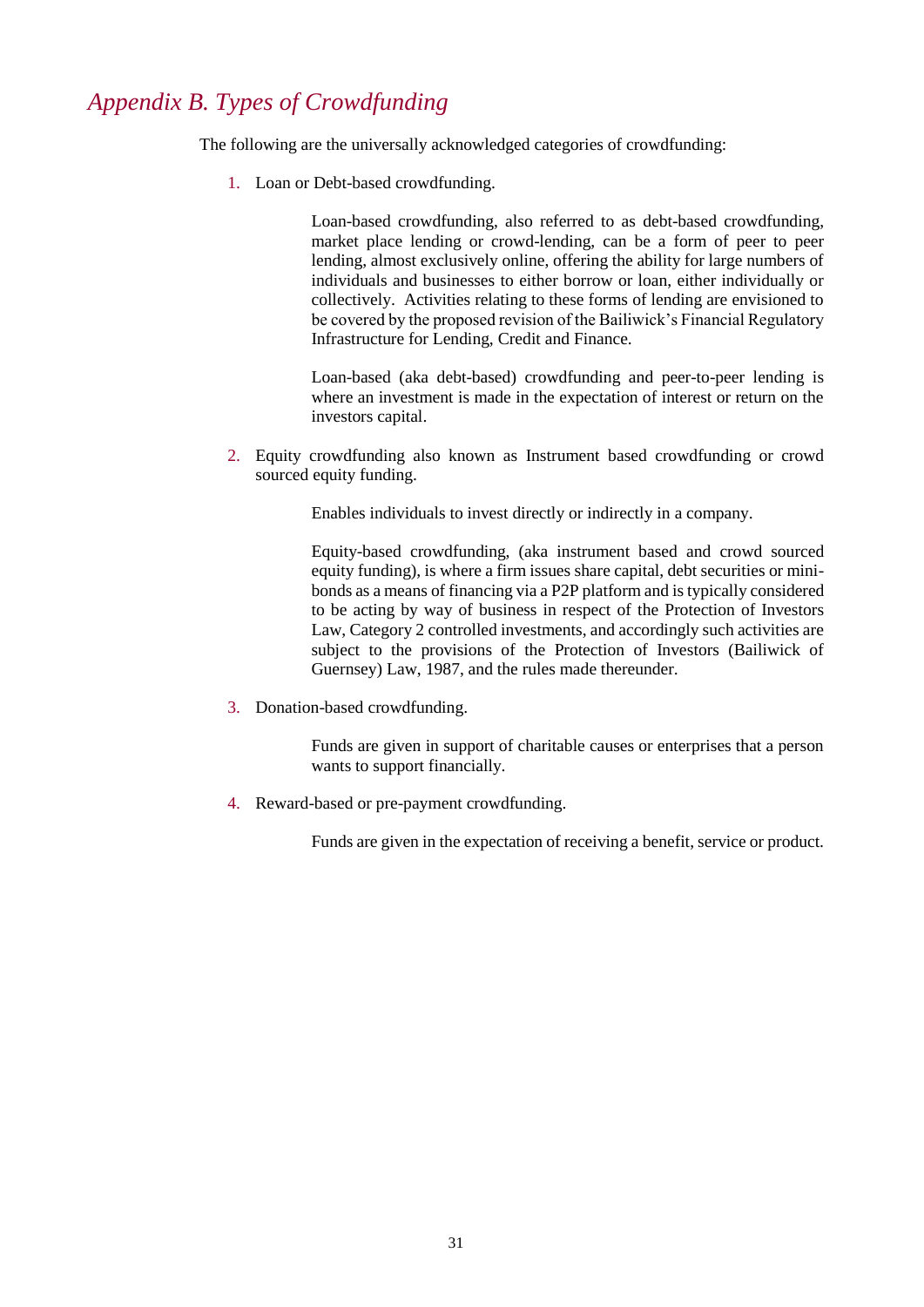### <span id="page-32-0"></span>*Appendix C. The Registration of Non-Regulated Financial Servcies Businesses (Bailiwick of Guernsey) Law, 2008. Part 1, Point 3, Exemptions from Requirement to Register.*

- (a) the total turnover of the person carrying on the financial services business in respect of financial services business does not exceed £50,000 per annum,
- (b) the financial services business does not carry out occasional transactions, this is to say, any transaction involving more than £10,000, carried out by the financial services business in question in the course of that business, where no business relationship has been proposed or established, including such transactions carried out in a single operation or two or more operations that appear to be linked,
- (c) the financial services business does not exceed 5% of the total turnover of the person carrying on the business,
- (d) the financial services business is ancillary, and directly related, to the main activity of the person carrying on the business,
- (e) the financial service business does not facilitate or transmit money or value by any means,
- (f) the main activity of the person carrying on the financial service business is not that of a financial services business, and
- (g) the financial service business is provided only to customers of the main activity of the person carrying on the business and is not offered to the public.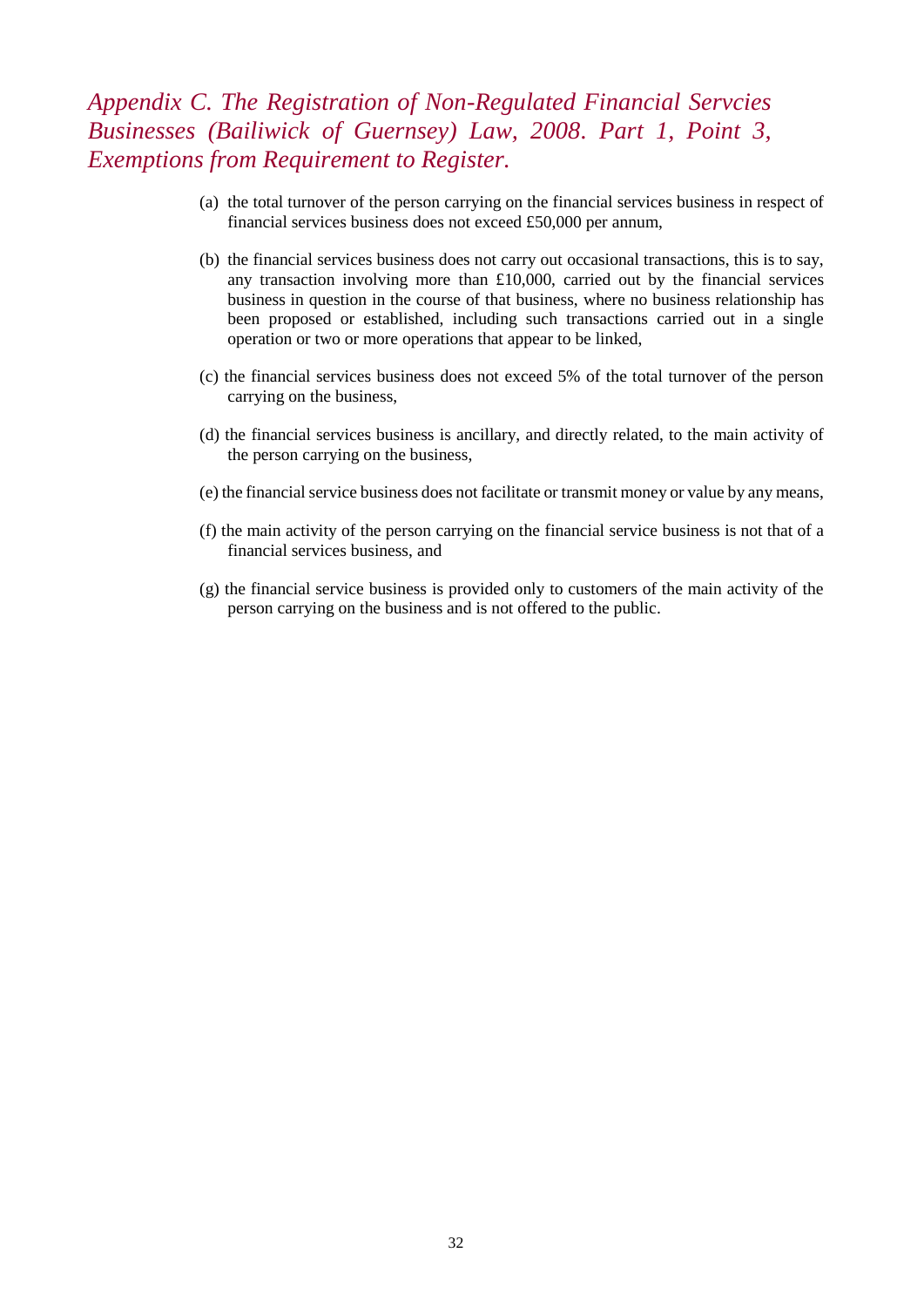### <span id="page-33-0"></span>*Appendix D. Examples of Legislative and Regulatory Controls.*

The following are examples of the various legislative and regulatory controls in place in the UK and the Crown Dependencies in respect of lending, credit and finance.

Please note that the examples are purely indicative of the types of controls and measures in place and not intended as a complete record of all consumer credit legislative and regulatory controls in each jurisdiction.

#### Bailiwick of Guernsey

- The Trading Standards (Enabling Provisions) (Guernsey) Law, 2009.
- Billet D'Etat of the States of Guernsey, February 2016, included a policy letter detailing proposals for the introduction of consumer rights legislation in Guernsey, Herm and Jethou.<sup>31</sup>
- Guernsey Trading Standards publish advice and guidance on the States of Guernsey website.<sup>32</sup> The webpage includes a section titled "Safety of Consumer Products."

**Jersey** 

- The Distance Selling (Jersey) Law 2007, revised in 2016.
- The Supply of Goods & Services Law 2009.<sup>33</sup>
- The Jersey Trading Standards Service publish on the Jersey government website a page that details the obligations of companies that are signed up to the Code of Practice for Consumer Lending.<sup>34</sup>
	- Jersey Government website also has a webpage on consumer protection.<sup>35</sup>

#### The Isle of Man

- The Isle of Man Moneylenders Act 1991<sup>36</sup> requires any person other than a bank or other exempt organisation who carries on in the Island a business, which makes loans of money to consumers and/or sole traders to be registered with the Isle of Man, Office of Fair Trading.
- In 2013 the Isle of Man Office of Fair Trading issued a review of payday lending titled, Review of Payday Lending as it Affects Isle of Man Consumers.<sup>37</sup> The report includes under section 9, Consumer Protection;

*"In concluding its review of payday lending as it affects IOM consumers it is necessary for the OFT to consider whether there is a need to enhance consumer protection in the area."*

#### United Kingdom

 $\overline{a}$ 

- UK Financial Services Act 2012.
- UK Consumer Protection Act 1987.
- UK Consumer Protection from Unfair Trading Regulations 2008.
- UK Mortgage Conduct of Business Rules.

*<sup>31</sup> <https://gov.gg/CHttpHandler.ashx?id=99842&p=0>*

*<sup>32</sup> <https://www.gov.gg/article/151913/Trading-standards-advice>*

*<sup>33</sup> https://www.jerseylaw.je/laws/revised/pages/05.800.aspx*

*<sup>34</sup>[http://www.gov.je/stayingsafe/consumerprotection/borrowmoney/pages/companyresponsibilitieslendmoney.](http://www.gov.je/stayingsafe/consumerprotection/borrowmoney/pages/companyresponsibilitieslendmoney.aspx) [aspx](http://www.gov.je/stayingsafe/consumerprotection/borrowmoney/pages/companyresponsibilitieslendmoney.aspx)*

*<sup>35</sup> https://www.gov.je/Government/Consultations/Pages/ConsumerProtection.aspx*

*<sup>36</sup> [.http://www.legislation.gov.im/cms/images/LEGISLATION/PRINCIPAL/1991/1991-](http://www.legislation.gov.im/cms/images/LEGISLATION/PRINCIPAL/1991/1991-0006/MoneylendersAct1991_2.pdf)*

*[<sup>0006/</sup>MoneylendersAct1991\\_2.pdf](http://www.legislation.gov.im/cms/images/LEGISLATION/PRINCIPAL/1991/1991-0006/MoneylendersAct1991_2.pdf)*

*<sup>37</sup> https://www.gov.im/lib/news/oft/oftpublishespayd.xml*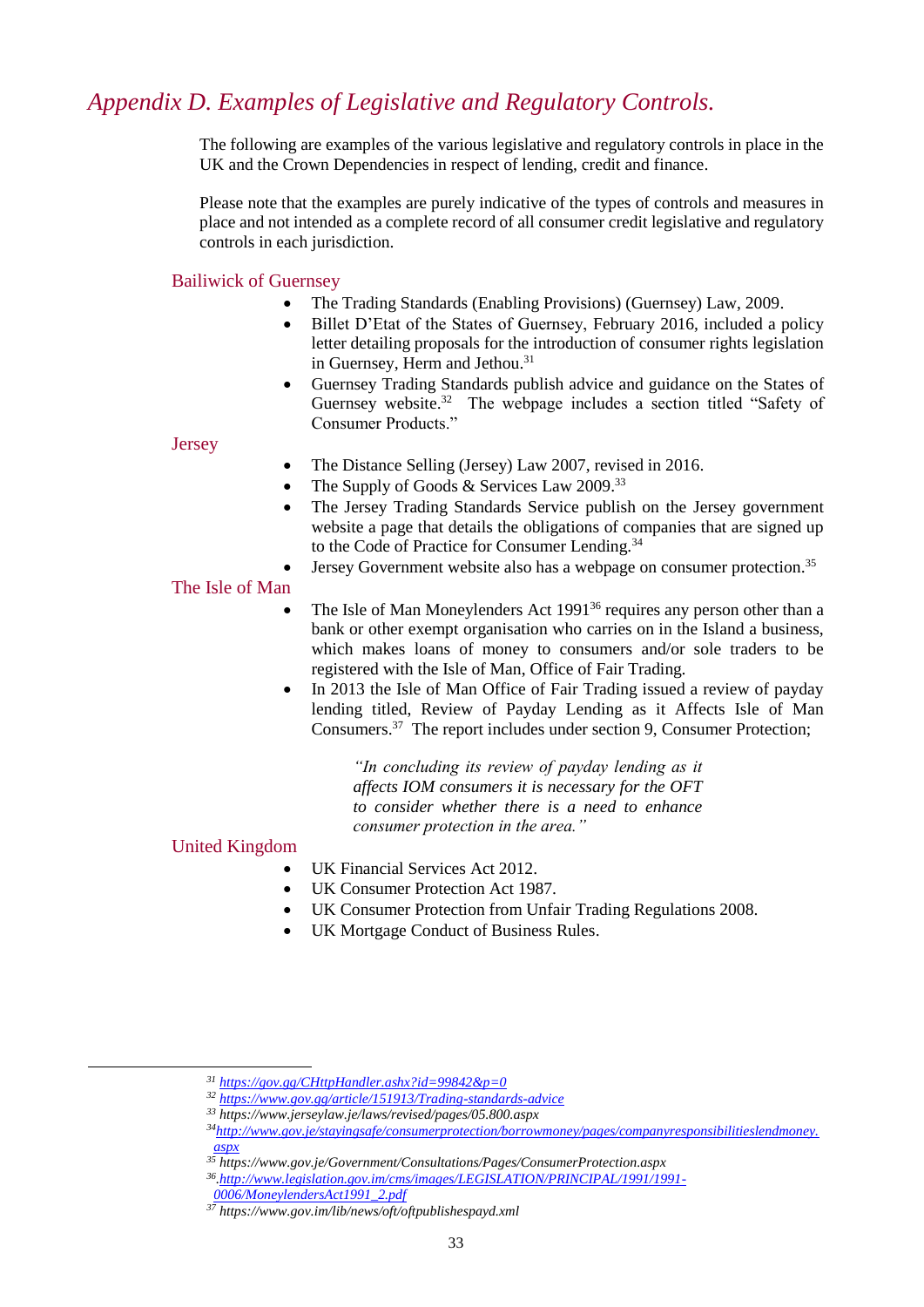### <span id="page-34-0"></span>*Definitions*

#### <span id="page-34-1"></span>*Block Chain<sup>38</sup>*

A block chain is a type of database that takes a number of records and puts them in a block. Each block is then 'chained' to the next block, using a cryptographic signature. This allows block chains to be used like a ledger, which can be shared and corroborated by anyone with the appropriate permissions.

#### *Distributed Ledger[38](#page-34-1)*

A distributed ledger is essentially an asset database that can be shared across a network of multiple sites, geographies or institutions. All participants within a network can have their own identical copy of the ledger. Any changes to the ledger are reflected in all copies in minutes, or in some cases, seconds. The assets can be financial, legal, physical or electronic. The security and accuracy of the assets stored in the ledger are maintained cryptographically through the use of 'keys' and signatures to control who can do what within the shared ledger. Entries can also be updated by one, some or all of the participants, according to rules agreed by the network.

#### *High-Cost Short-Term Credit<sup>39</sup>*

A regulated credit agreement :

- (a) which is a borrower-lender agreement or a P2P agreement;
- (b) in relation to which the APR is equal to or exceeds 100%;
- (c) either:

(i) in relation to which a financial promotion indicates (by express words or otherwise) that the credit is to be provided for any period up to a maximum of 12 months or otherwise indicates (by express words or otherwise) that the credit is to be provided for a short term; or

(ii) under which the credit is due to be repaid or substantially repaid within a maximum of 12 months of the date on which the credit is advanced;

- (d) which is not secured by a mortgage, charge or pledge; and
- (e) which is not:

(i) a credit agreement in relation to which the lender is a community finance organisation; or

(ii) a home credit loan agreement, a bill of sale loan agreement or a borrower-lender agreement enabling a borrower to overdraw on a current account or arising where the holder of a current account overdraws on the account without a pre-arranged overdraft or exceeds a pre-arranged overdraft limit.

-

<sup>38</sup> https://www.gov.uk/government/publications/distributed-ledger-technology-blackett-review

<sup>39</sup> https://www.handbook.fca.org.uk/handbook/glossary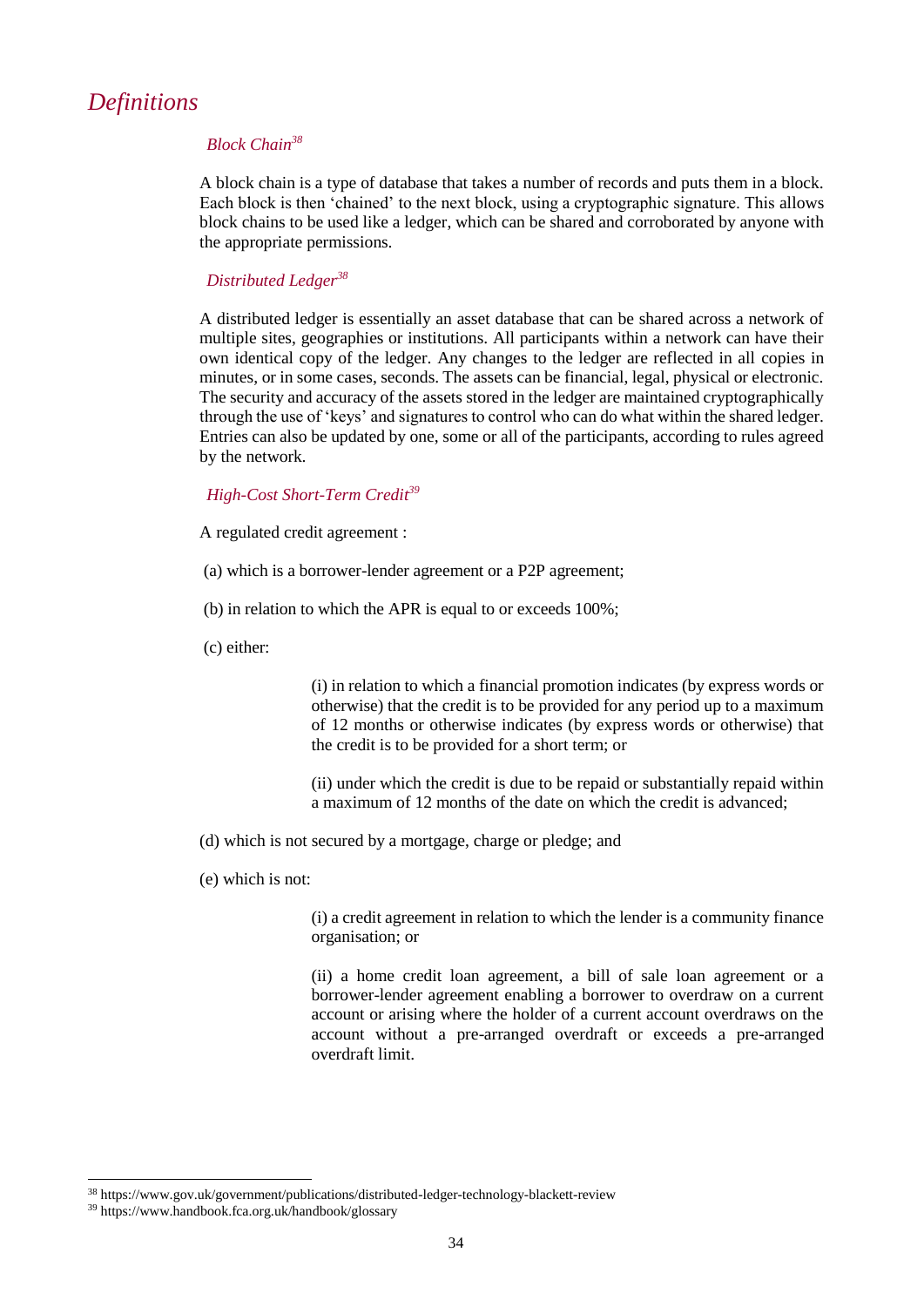#### *Innovative Financial Service Business ("IFSB")*

Innovative financial services business has been used in the document as a collective descriptive term. IFSBs relate to prospective innovative or start up financial service businesses whose business model comprises of FinTech related products and services.

#### *Robo-Adviser<sup>40</sup>*

A robo-advisor is an online wealth management service that provides automated, algorithmbased portfolio management advice without the use of human financial planners. Robo-Advisors use the same software as traditional advisors, but usually only offer portfolio management and do not get involved in more personal aspects of wealth management, such as taxes and retirement or estate planning.

#### *Smart Contracts<sup>41</sup>*

Smart contracts are computer protocols that facilitate, verify, or enforce the negotiation or performance of a contract, or that obviate the need for a contractual clause. Smart contracts usually also have a user interface and often emulate the logic of contractual clauses. Proponents of smart contracts claim that many kinds of contractual clauses may thus be made partially or fully self-executing, self-enforcing, or both. Smart contracts aim to provide security superior to traditional contract law and to reduce other transaction costs associated with contracting.

-

<sup>40</sup> www.investopedia.com

<sup>41</sup> https://en.wikipedia.org/wiki/Smart\_contract